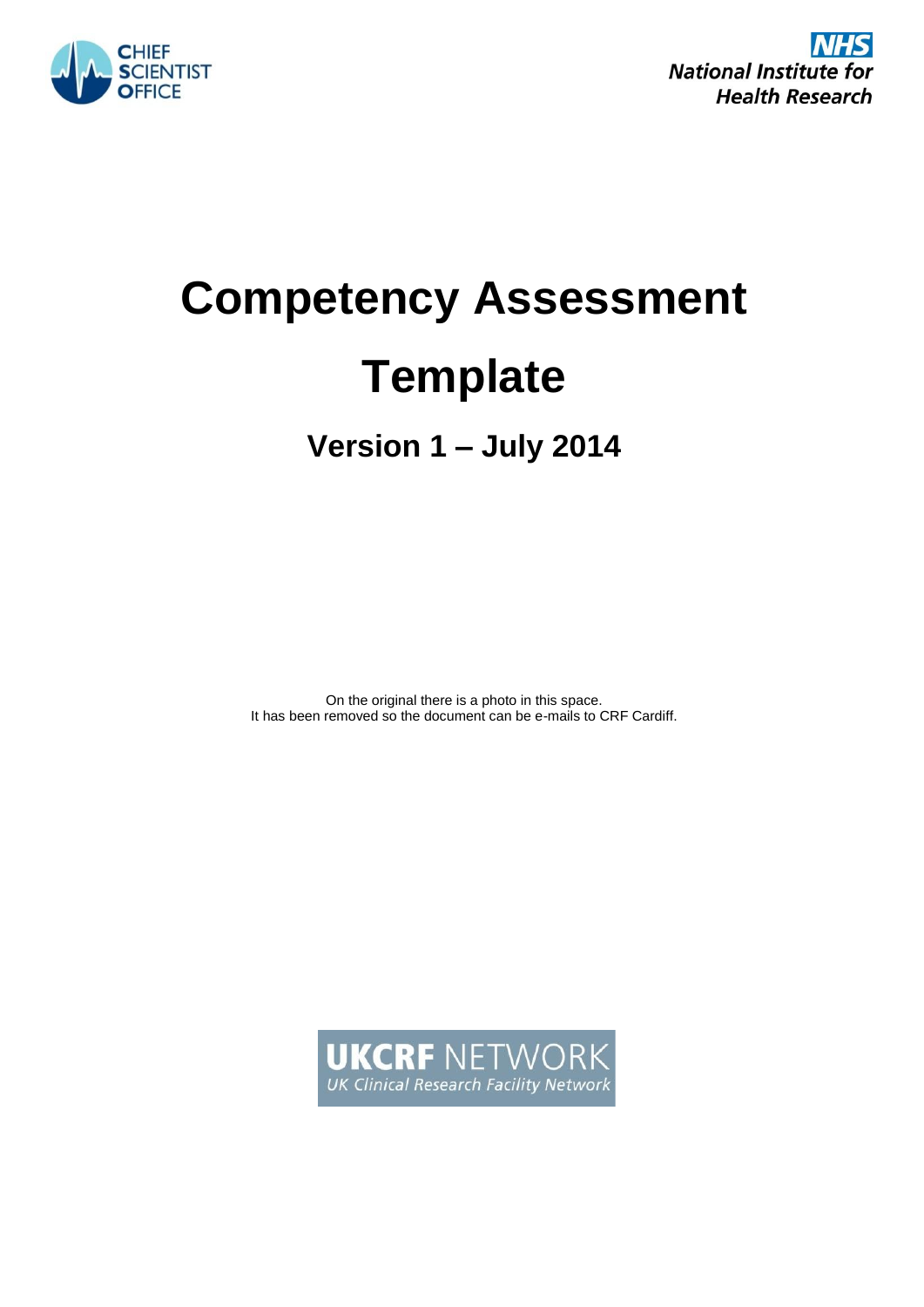### **Competency Assessment Template**

Version 1 – July 2014

© Copyright 26 June 2014 – The *UKCRF Network Competency Assessment Template Project Group* - part of the UKCRF Network Education & Training Group

Permission granted to reproduce for personal and education use only on the condition that authorship of the *UKCRF Network Competency Assessment Template Project Group* is acknowledged.

Commercial copying is prohibited.

Chair of the UKCRF Network Competency Assessment Project Group and contact for this document:

Kornelia Hathaway Education & Training Manager NIHR/Wellcome Trust Clinical Research Facility, Box 127 Cambridge University Hospital NHS Foundation Trust Cambridge, CB2 0QQ, United Kingdom Tel: +44 (0) 1223 596058 Email: Kornelia.hathaway@addenbrookes.nhs.uk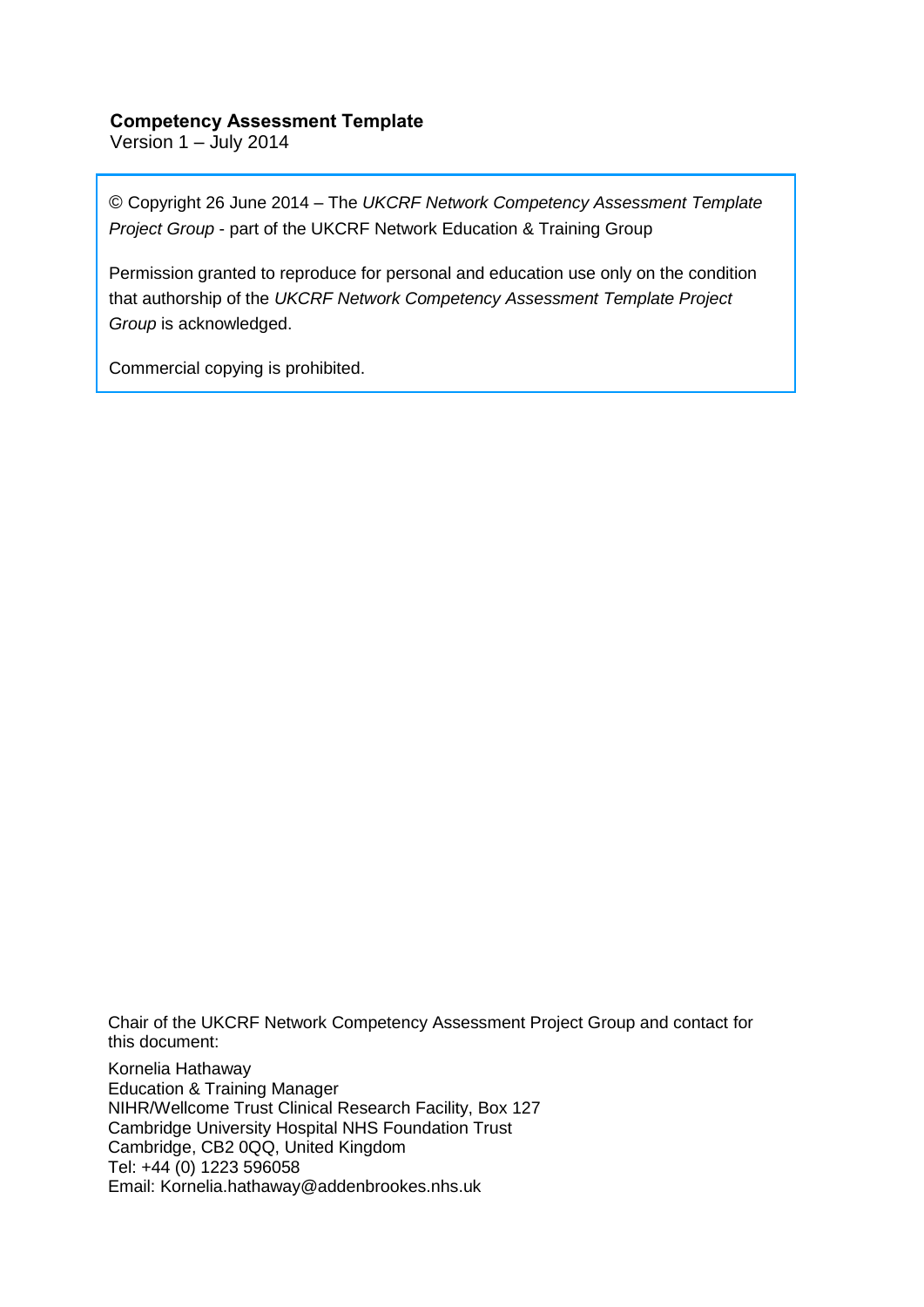### **Acknowledgements**

The UKCRF Network Competency Assessment Template Project Group gratefully acknowledges the input of all individuals who contributed to the development of this template including:

UKCRF Network Strategic Management Team UKCRF Network Education Group UKCRF Network Lab Managers Workstream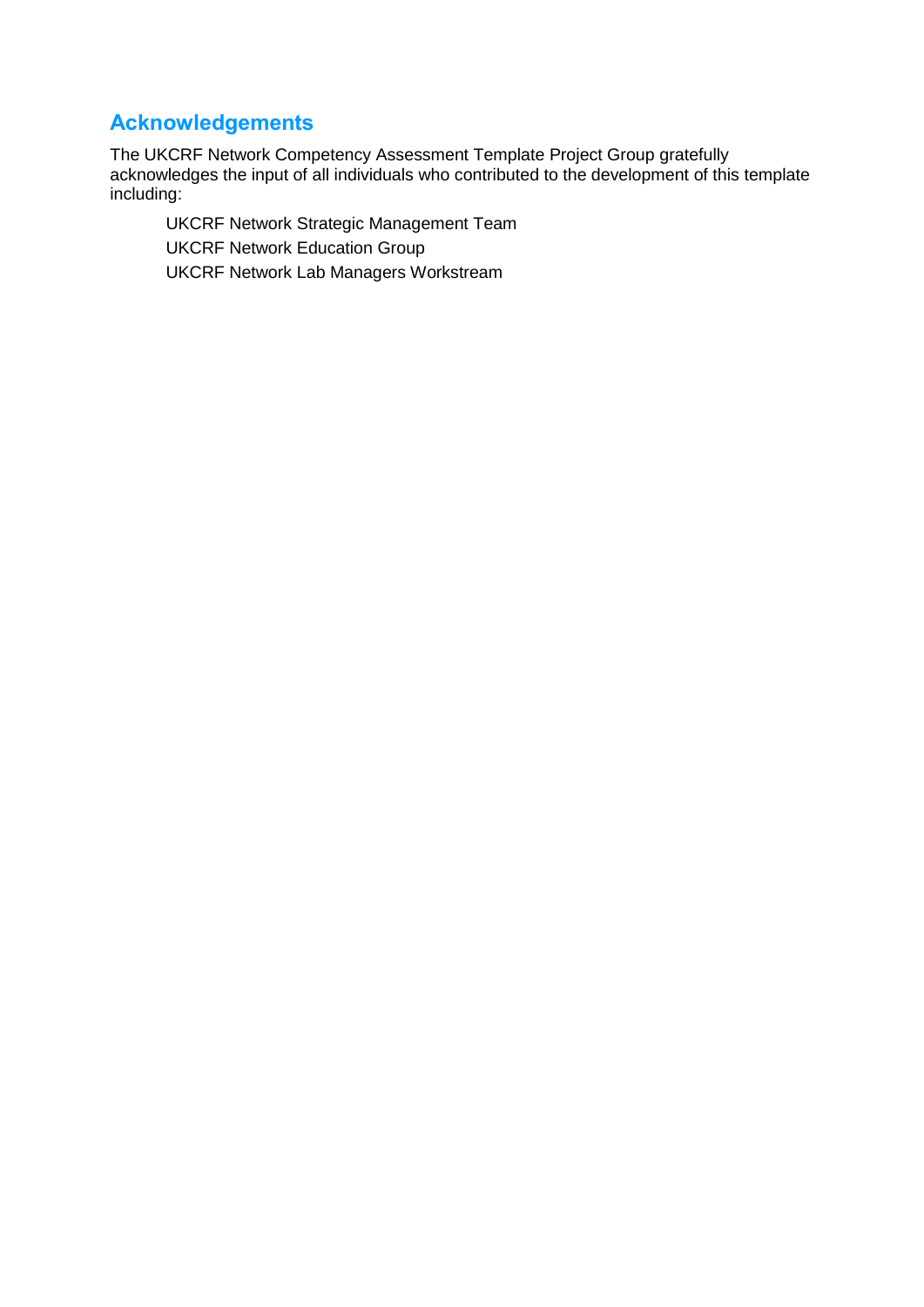### **Contents**

### **Page**

| 1            | Introduction to the Competency Assessment Template                            | 1                       |
|--------------|-------------------------------------------------------------------------------|-------------------------|
|              | Why do we have this document?                                                 | 1                       |
|              | What is the Competency Assessment Template?                                   | 1                       |
|              | The boundaries of the Competency Assessment Template                          | 1                       |
|              | Introduction to using the Competency Assessment Template                      | $\overline{\mathbf{2}}$ |
|              | Training<br>$\bullet$                                                         | $\overline{\mathbf{3}}$ |
|              | Roles and responsibilities                                                    | 4                       |
|              | Some explanations about assessment, feedback and record keeping               | 5                       |
| $\mathbf{2}$ | Template for <b>Single</b> Competency Assessment                              | $6\phantom{1}6$         |
| 3            | Template for Multiple Competency Assessment                                   | 10                      |
| 4            | Examples of a populated Competency Assessment Template                        | 17                      |
|              | Preparation of Blood Films                                                    | 17                      |
|              | Measuring Adult Height with Portable Leicester Stadiometer                    | 21                      |
| 5            | Guidance notes for populating and using the Competency Assessment<br>Template | 26                      |
| 6            | References                                                                    | 29                      |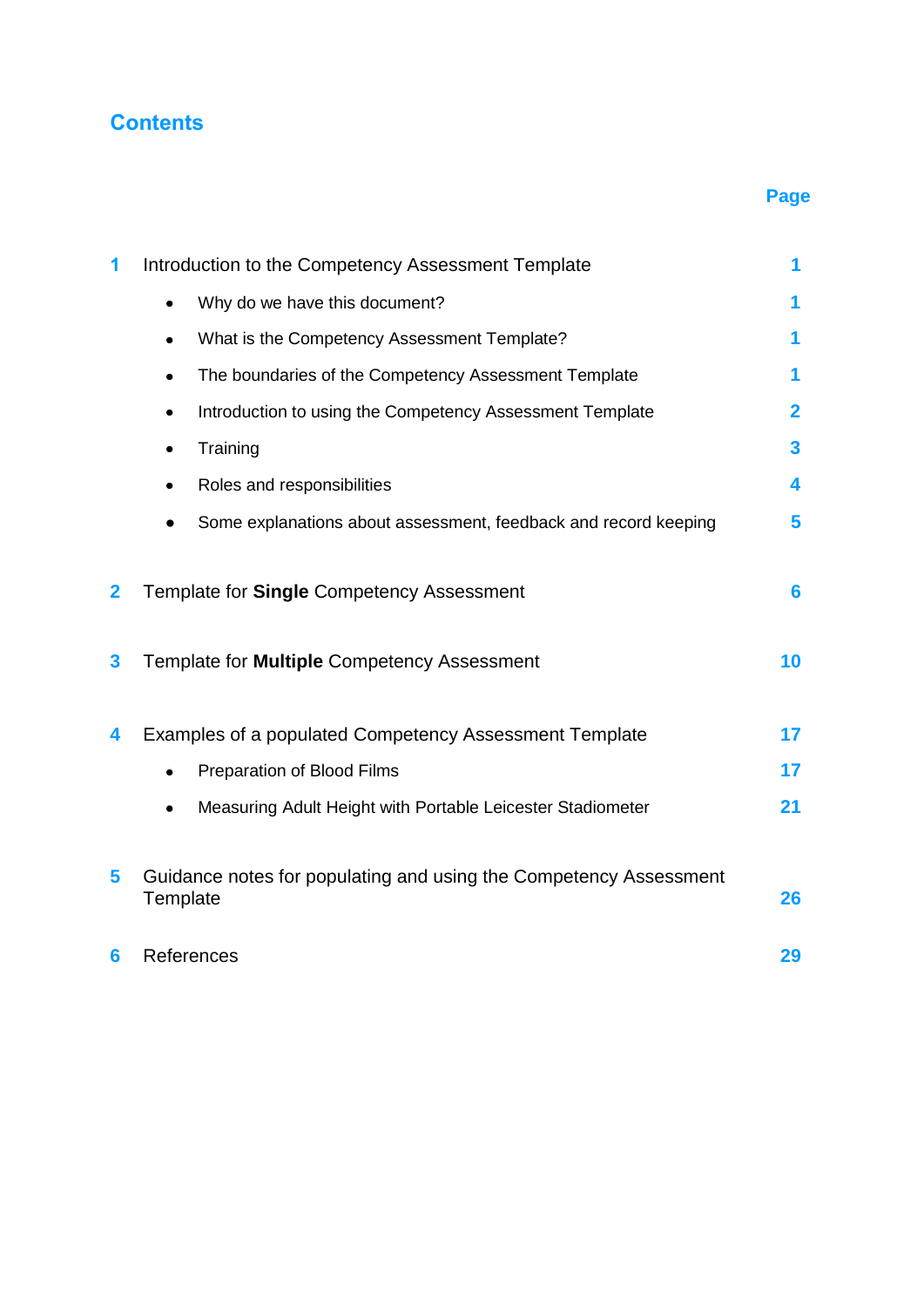### **Introduction to the Competency Assessment Template**

### **Why do we have this document?**

Providing high quality research requires a trained and competent workforce (ICH GCP 1996). One of the ways of validating staff training is to carry out a competency assessment (EdCaN 2008, Epstein & Hundert 2002). Often the competency assessments have to be written 'from scratch' because there is none available that matches the activity which has to be assessed.

The UKCRF Network Education Group were tasked by the UKCRF Network Lab Managers Workstream to create competency documentation that could be adapted for the assessement of laboratory skills. It became clear at an early stage that there was value in having a *generic* competency assessment template. Subsequently, the Education Group established a project group, the Competency Assessment Template Project Group, to explore and create a generic competency assessment template that could be populated for any relevant activity that required competency assessment.

The literature search for this project yielded a plethora of specific competency assessment documents in a range of vocational education settings, for example: Canadian Society of Respiratory Therapists (2011), NHS Health Education North West (2013), the University of North Carolina (2012). However, it appeared that there had not been any work carried out to create a nationwide generic template to document evidence of competence for clearly defined practical tasks undertaken by clinical research staff.

With no existing generic template we could reuse, we agreed to develop our own, resulting in the UKCRF Network *Competency Assessment Template*.

### **What is the Competency Assessment Template?**

The Competency Assessment Template (CAT) presented here by the UKCRF Network Education Project Group is a tool that can be utilised in the workplace of clinical research. Its purpose is to provide a recommended structure which may be populated by staff who have to write a competency assessment for a given activity in Clinical Research.

### **The boundaries of the Competency Assessment Template**

For the purpose of this document a definition of "competency" has been adapted from the Competency Framework for Clinical Research Nurses (Competency Framewok Group 2011):

*The ability to demonstrate the application of knowledge, understanding, practical and thinking skills to achieve effective performance in a practical skill*.

The CAT has been designed for those instances where a competency assessment is required and where there is no existing documentation in place. Where there is already a Trust or Board policy that determines how competency is assessed it is recommended that these are used if they are available and appropriate for the task.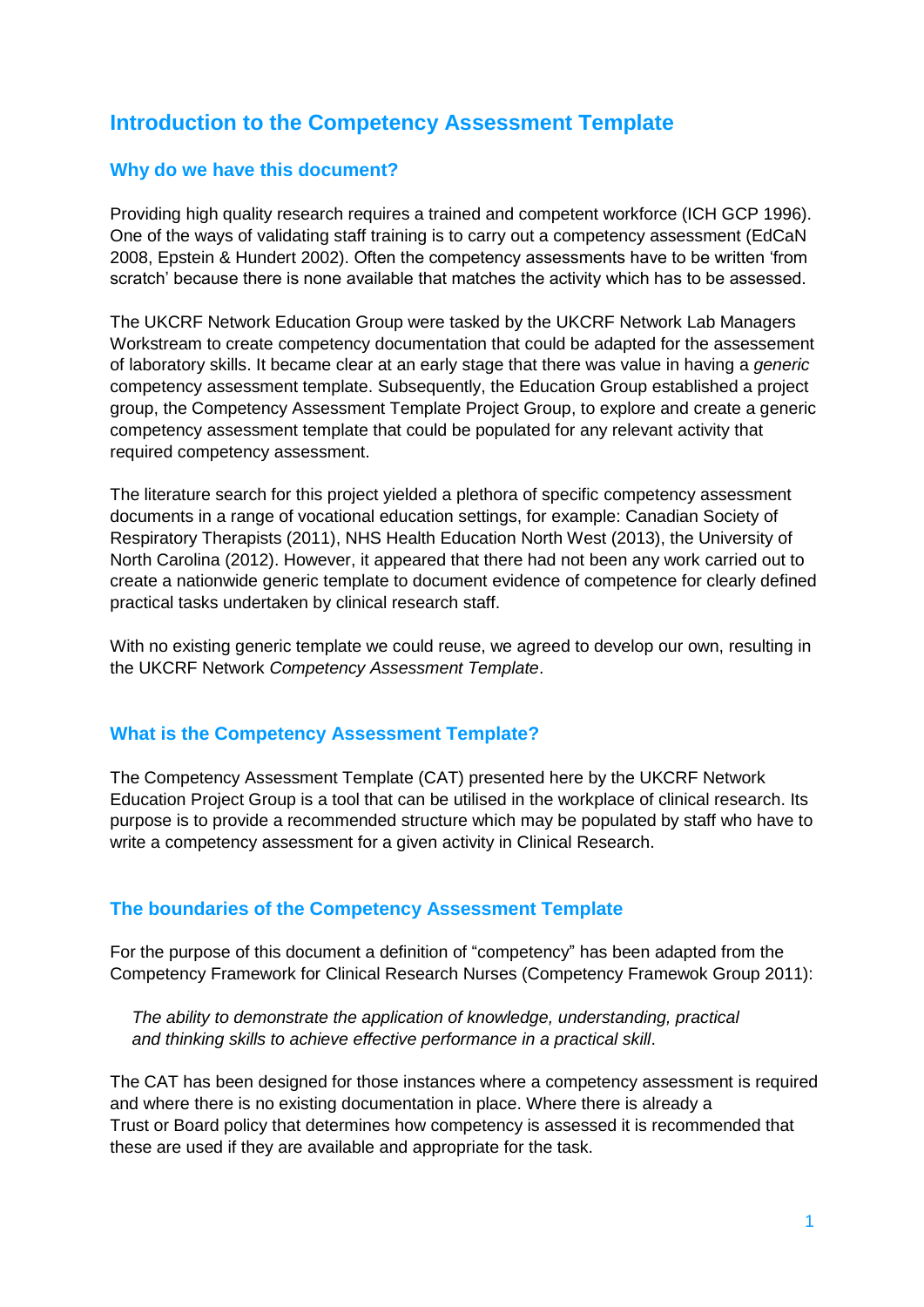Miller's (1990) pyramid model for assessing clinical competency (see Figure 1) is widely referred to in the literature on competency assessment. The CAT has been designed to allow assessment at a level approximating to the "shows how" or level 3 of Miller's pyramid (Miller 1990). At this level the member of staff has full knowledge and comprehension of the procedure, shows that they can discuss the principles in detail, can perform the procedure competently without supervision or assistance, but



Figure 1: Miller GE (1990)

recognises their own limitations and seeks appropriate advice when necessary.

The CAT is to be used in conjunction with any professional code of conduct relevant to the staff member and in accordance with ICH GCP. All staff remain accountable for their professional conduct at all times during training, supervised practice, competency assessment and in practice following sign-off.

It is recognised that Standard Operating Procedures (SOPs) assist in reproducibility and consistency of performance of tasks (Amare 2012). However, SOPs do not ensure that competence has actually been achieved. This does not mean that all SOPs require to be followed up by a competency assessment. Such a decision will be made locally and will take into consideration factors such as risk and quality assurance.

Please note the CAT should not be confused with a Competency Framework, for example, that for Clinical Research Nurses (Competency Working Group, 2011). Such frameworks provide a broadly defined combination of competences that mark out an entire staff group in the clinical research field. In contrast the CAT was designed so it could be populated and serve as an assessment document for a well-defined task or activity which a member of staff is required to undertake in Clinical Research.

### **Introduction to using the Competency Assessment Template**

For ease of use the project group decided to issue the CAT in the following two forms:

- **Single Competency Assessment** to be used for tasks which require a single competency assessment prior to sign off
- **Multiple Competency Assessment** to be used for tasks which require multiple competency assessments prior to sign off

The CAT is a blank template designed to be populated with the various components that together make up the specified task for which a member of staff has to be assessed, for example, this could be the task of being competent in using a Gilson Pipette. These components will fall into the categories of knowledge, skills and behaviour.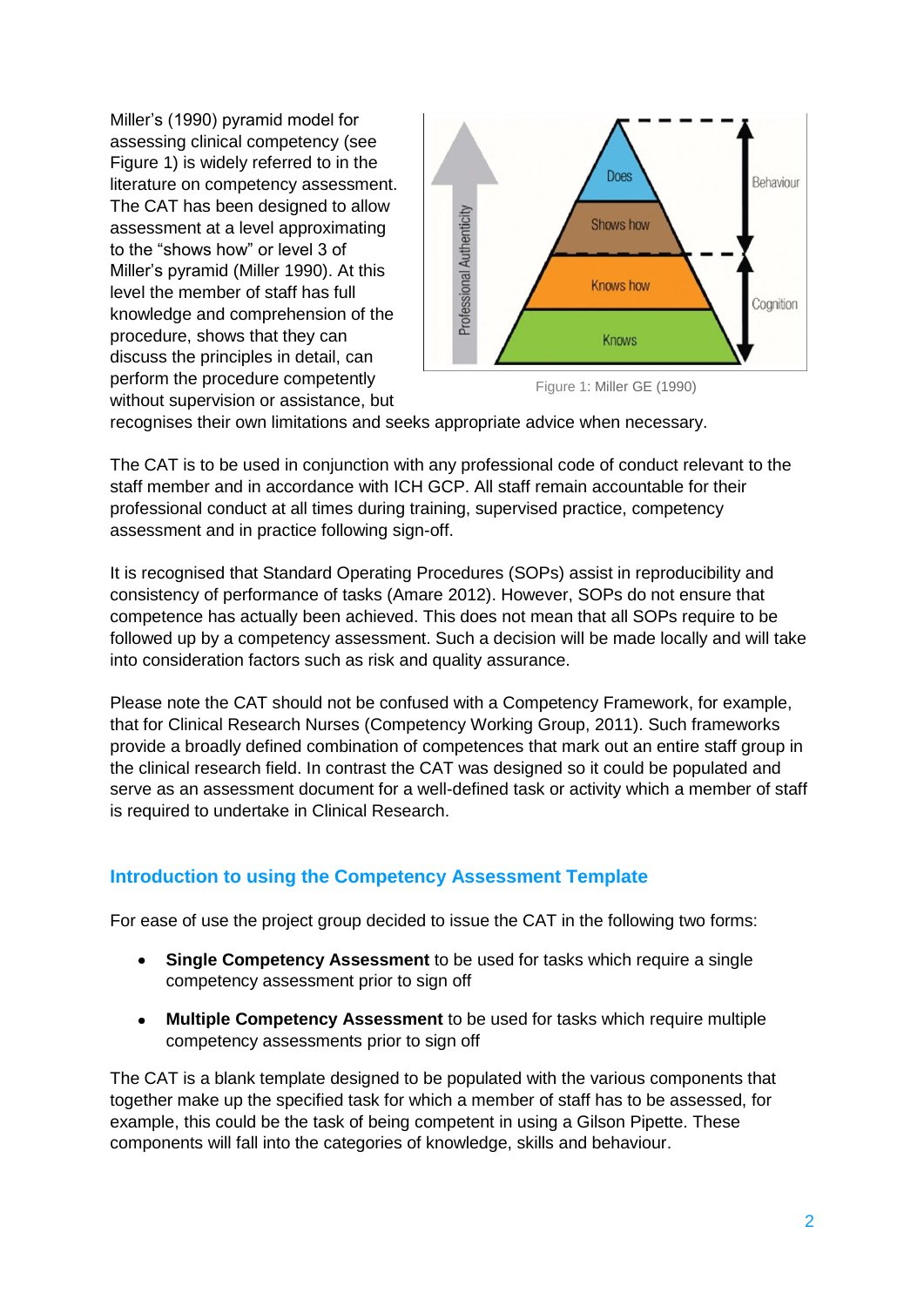We have provided **two examples** where a CAT has been populated with the wording for a competency assessment. One is for *Preparation of Blood Films* and the other is for *Measuring Adult Height with Portable Leicester Stadiometer.* During the draft stages of this project it has proved very useful to look at such an example while trying to understand the instructions for the CAT.

If the person populating the template is not the designated *expert* in the subject, the *expert* must authorise the content of the template. A system recording expert authorisation should be implemented locally.

Ideally the CAT will be produced alongside an SOP for the same task, but the CAT may on occasion be produced as a stand-alone document. The components of the competency should reflect the content of any related SOP.

It is recommended that the populated assessment document is reviewed at least every 2 years or when there is a significant change in practice or a change in the related SOP – whichever is earlier. It is suggested that staff members will not need to be reassessed immediately following the production of a new SOP and CAT but should be made aware of the change. In the case of significant change in practice, appropriate training should be given to staff members who have already been signed off as competent and arrangements for reassessment made as appropriate.

Dependent on the task, it may be sufficient to complete a **single** competency assessment in order to be signed off as competent, e.g. use of the centrifuge. For a more complex task it may be necessary to complete **multiple** competency assessments prior to being signed off as competent, e.g. venesection, receiving informed consent.

Detailed guidance has been created outlining how to populate the template prior to distribution and how to use the template during assessment (see pages 26-29).

### **Training**

The Competency Assessment Tool (CAT) has been designed to aid competency assessment following appropriate training and supervised practice. It is not a training document, though evidence of training may be required as part of the competency assessment i.e. as evidence that a competency component has been achieved. Adequate training should be sourced as appropriate to the task. Should a period of supervised **practice** be required following initial training, this can be supported by another member of staff who has already been assessed and signed off as competent in the task. A member of staff will only be considered safe and competent to perform the task autonomously once they have been assessed and signed off as competent by an assessor.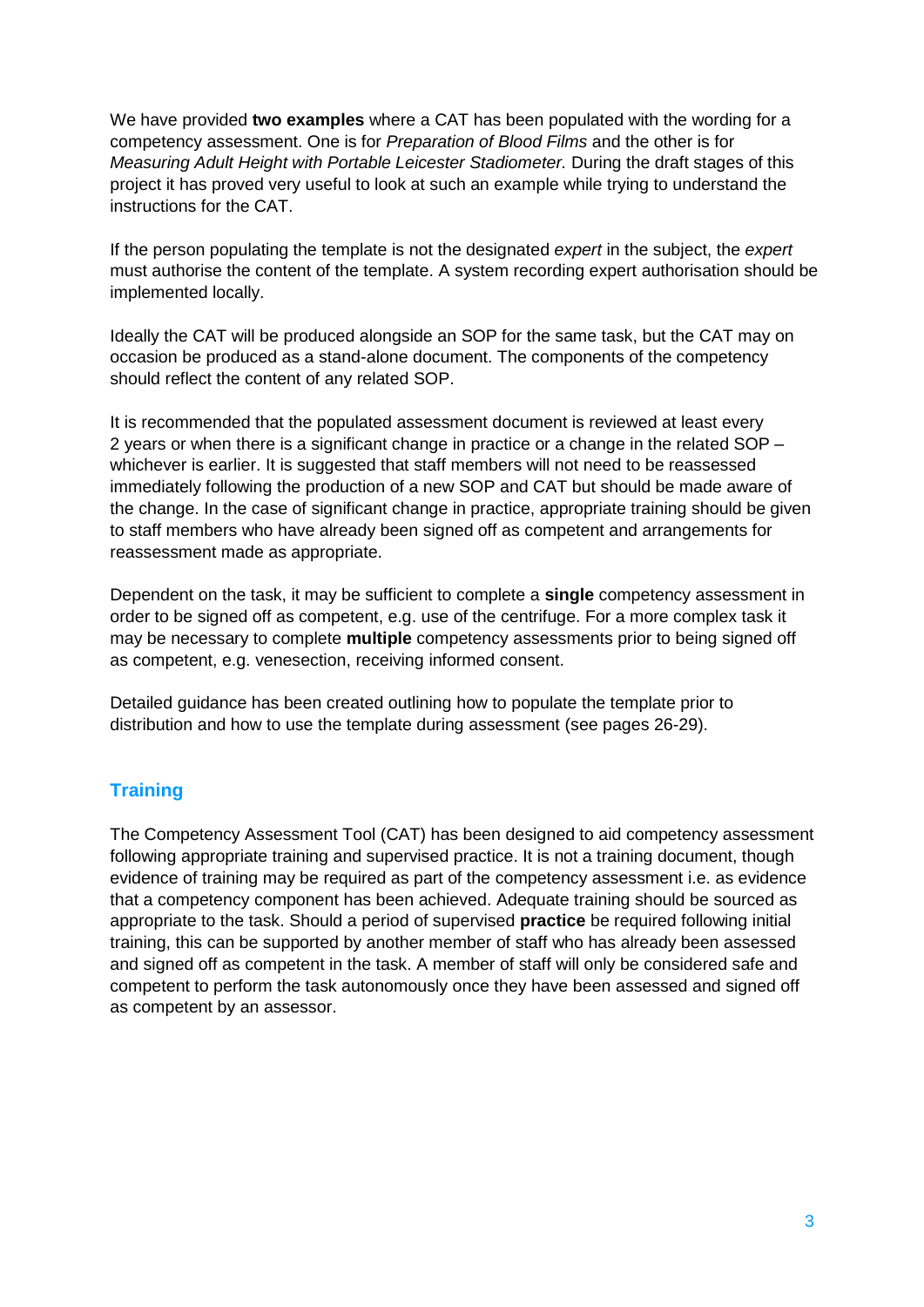### **Roles and responsibilities**

**Assessee** - the member of staff undergoing competency assessment.

An assessee:

- is accountable for their own practice and competency in the task at every stage of the training and assessment process
- is accountable for the ongoing maintenance of their skills (following sign off as competent)

**Assessor** - An individual who has full knowledge and comprehension of the task and has fully developed their skill without the need for supervision and assistance in more unusual or complicated situations. They have been deemed fit to act as an assessor by the expert. The criteria for who can become an assessor will be a local decision.

An assessor:

- is accountable for signing off members of staff who demonstrate sufficient knowledge and skill during competency assessment
- must give adequate feedback to those who do not show competence on assessment
- must complete all CAT documentation fully at the time of assessment
- must devise an action plan for re-assessment if needed, in collaboration with the assessee's line manager as appropriate

**Expert** - An individual who has extensive knowledge and experience in the field in which they are regarded as an expert and can demonstrate sufficient evidence to support this. The criteria for who is regarded as an expert will be a local decision.

An expert:

- is accountable for ensuring that the template is populated accurately prior to use
- must ensure that all assessors have appropriate experience in order to act as assessors
- can also act as an assessor

**Line managers** - organisational line manager of member of staff.

A line manager:

- must allow access to training and ensure time for any supervised practice needed prior to competency assessment
- will liaise with the assessor, as appropriate, to devise an action plan for reassessment if needed

**Supervisor** – any member of staff who has already been assessed and signed off as competent in the task may supervise another member of staff prior to completing their competency assessment.

A Supervisor:

- must ensure that the member of staff is practising according to local policy and procedure
- is accountable for their own practice whilst supervising others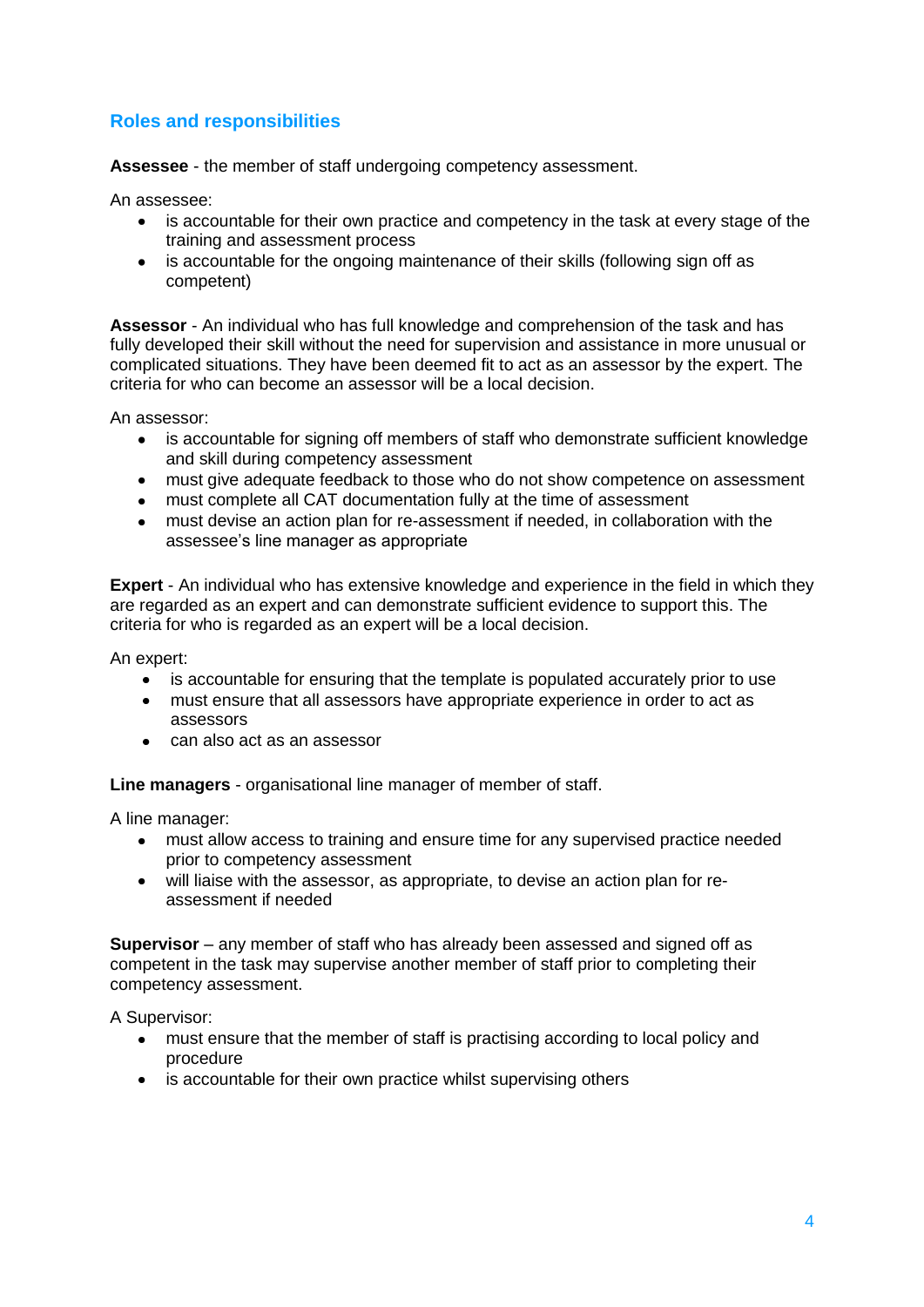### **Some explanations about assessment, feedback and record keeping**

#### **Practical assessment**

This will usually take place during normal practice but may take place as a simulation exercise as appropriate e.g. role play of the informed consent process. Assessment should not be undertaken until the assessee has had sufficient training and opportunity for supervised practice. In order for sign off following competency assessment all components of the task must be achieved as set out in the CAT. Feedback must be given promptly following the assessment.

#### **Feedback**

If competency is not achieved following assessment then performance feedback should be given in order to help the assessee to gain the further knowledge or practice required. A plan for re-assessment should be made and documented. Feedback following achievement of competency may also be helpful and should be given as appropriate.

#### **Re-assessment following non-achievement of competency components on assessment**

Mechanisms and time-scales for re-assessing should be decided locally. Review with assessee's line manager should be considered.

#### **On-going competency assessment**

Competency will usually be re-assessed after a set period of time, two yearly is recommended but this will depend on the task and local decision. The appropriate reassessment period should be clearly marked on the populated competency assessment document.

#### **Record keeping**

A system for maintaining records of competency assessment, whether by individual staff members or centrally, should be put in place. It is useful to have an SOP outlining the local procedure for competency assessment and record keeping and this may include the local decisions regarding criteria for who can take the role of expert, re-assessment mechanisms etc.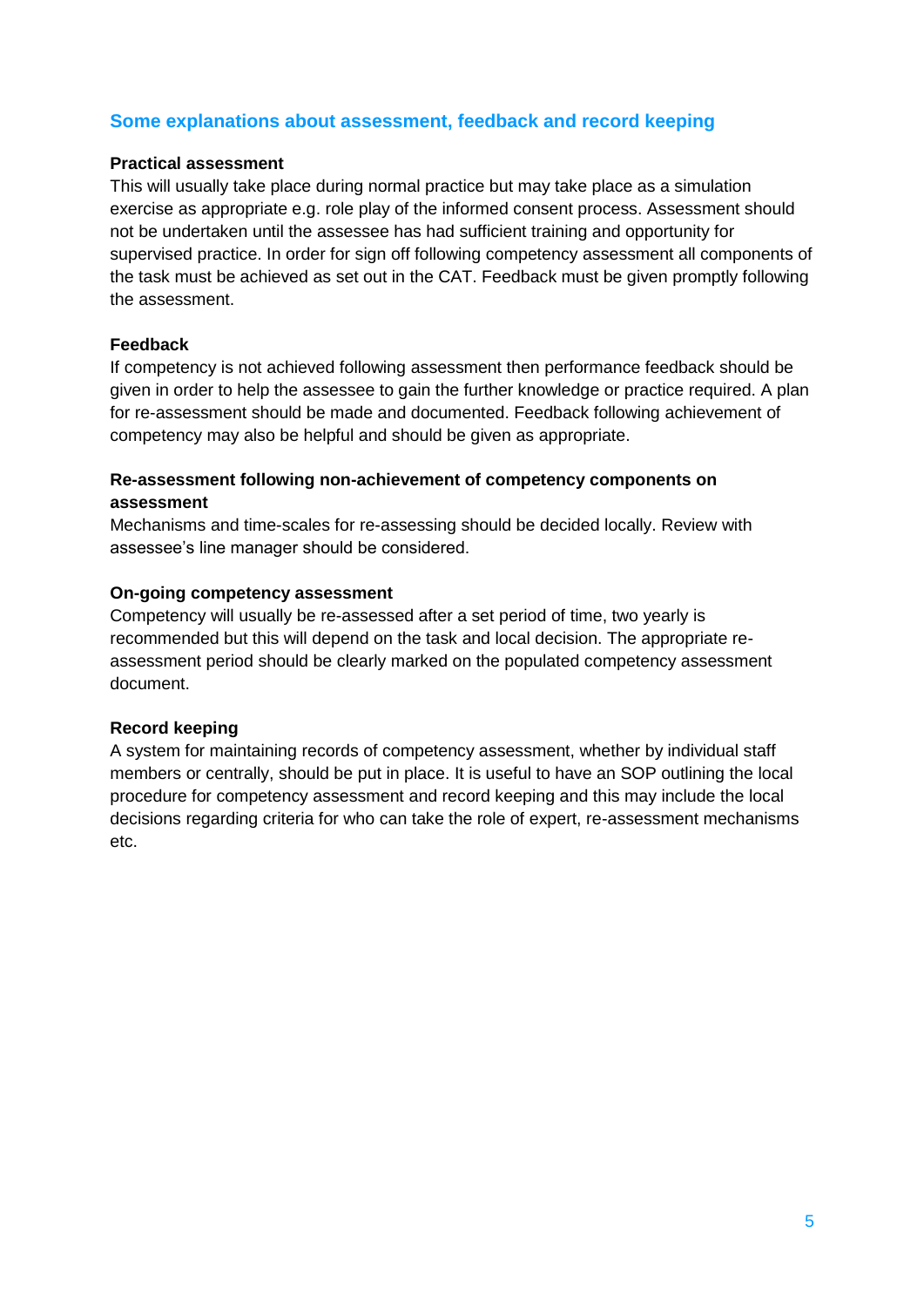## **Single Competency Assessment for**

# *Insert title of competency here*

| Staff Group(s):        |                     |
|------------------------|---------------------|
|                        |                     |
| Version Number & Date: | <b>Review Date:</b> |
|                        |                     |
| <b>Related to SOP:</b> |                     |

| <b>Author of Template:</b>   | Signature: | Date: |
|------------------------------|------------|-------|
| Designation:                 |            |       |
| <b>Expert Authorisation:</b> | Signature: | Date: |
| <b>Designation:</b>          |            |       |

| <b>Name of Assessee:</b> | This is a Single Competency Assessment |
|--------------------------|----------------------------------------|
| Designation:             |                                        |

| <b>Assessment</b>          |  |
|----------------------------|--|
| <b>Assessor Name:</b>      |  |
| <b>Designation:</b>        |  |
| Signature:                 |  |
| <b>Initials:</b>           |  |
| <b>Date of Assessment:</b> |  |

Single Assessment Template - page 1 of 4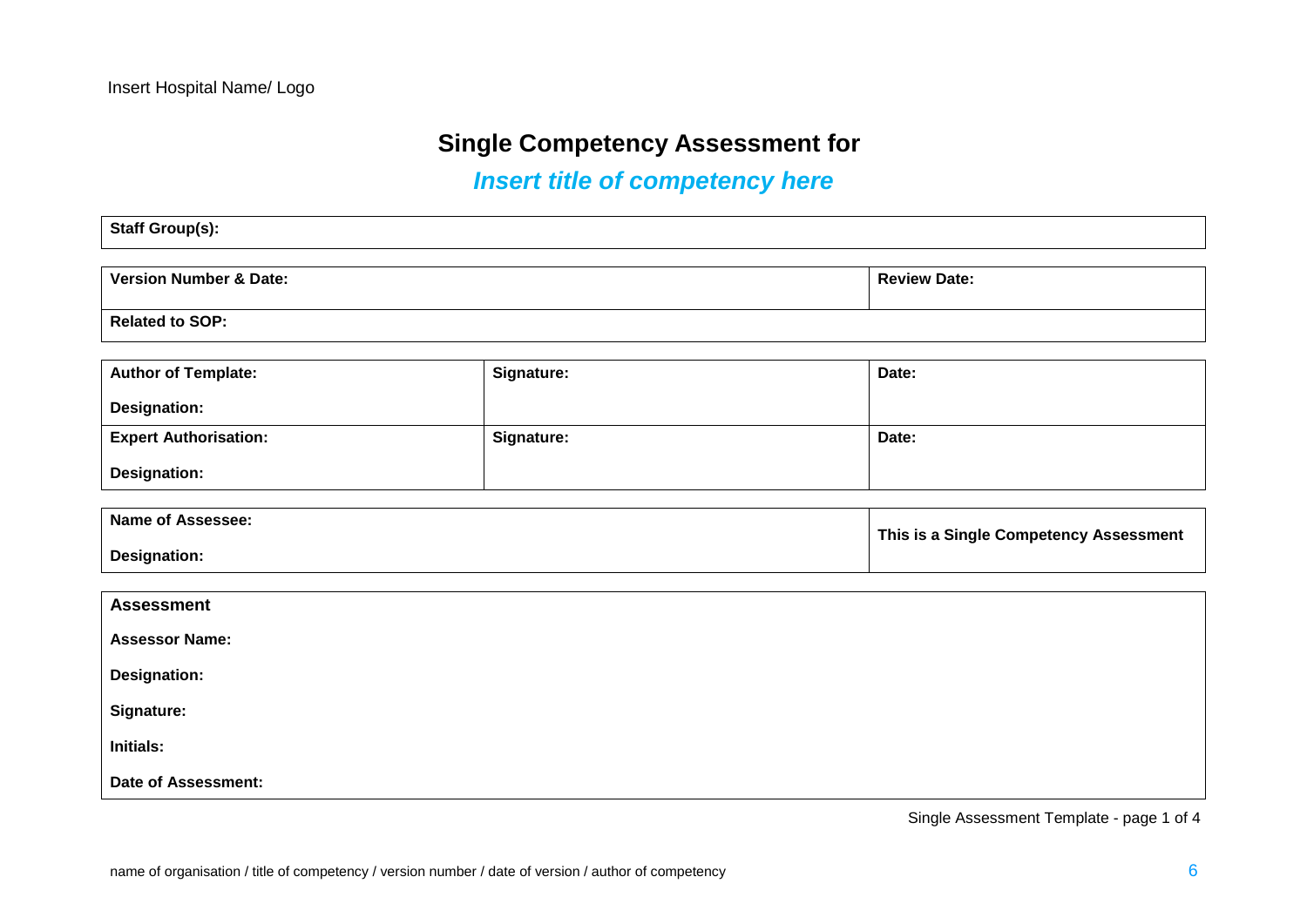# Title of Competency Assessment: *Insert title*

Name of Assessee: *Insert name*

| K/S/B <sup>1</sup> | <b>Competency Statement</b>                                                           | <b>Assessment Criteria</b> | <b>Assessment</b>     |                             |
|--------------------|---------------------------------------------------------------------------------------|----------------------------|-----------------------|-----------------------------|
|                    | Components of the overall competency<br>i.e. knowledge, skills and behaviour required | Evidence required          | <b>Achieved Y / N</b> | <b>Initials of Assessor</b> |
|                    |                                                                                       |                            | $Y/N$ :               | Initials:                   |
|                    |                                                                                       |                            | Assessor's comments:  |                             |
|                    |                                                                                       |                            |                       |                             |
|                    |                                                                                       |                            |                       |                             |
|                    |                                                                                       |                            | $Y/N$ :               | Initials:                   |
|                    |                                                                                       |                            | Assessor's comments:  |                             |
|                    |                                                                                       |                            |                       |                             |
|                    |                                                                                       |                            |                       |                             |
|                    |                                                                                       |                            | $Y/N$ :               | Initials:                   |
|                    |                                                                                       |                            | Assessor's comments:  |                             |
|                    |                                                                                       |                            |                       |                             |
|                    |                                                                                       |                            |                       |                             |
|                    |                                                                                       |                            | $Y/N$ :               | Initials:                   |
|                    |                                                                                       |                            | Assessor's comments:  |                             |
|                    |                                                                                       |                            |                       |                             |
|                    |                                                                                       |                            |                       |                             |
|                    |                                                                                       |                            | $Y/N$ :               | Initials:                   |
|                    |                                                                                       |                            | Assessor's comments:  |                             |
|                    |                                                                                       |                            |                       |                             |
|                    |                                                                                       |                            |                       |                             |

<sup>1</sup>K=Knowledge, S=Skills, B=Behaviour

Single Assessment Template - page 2 of 4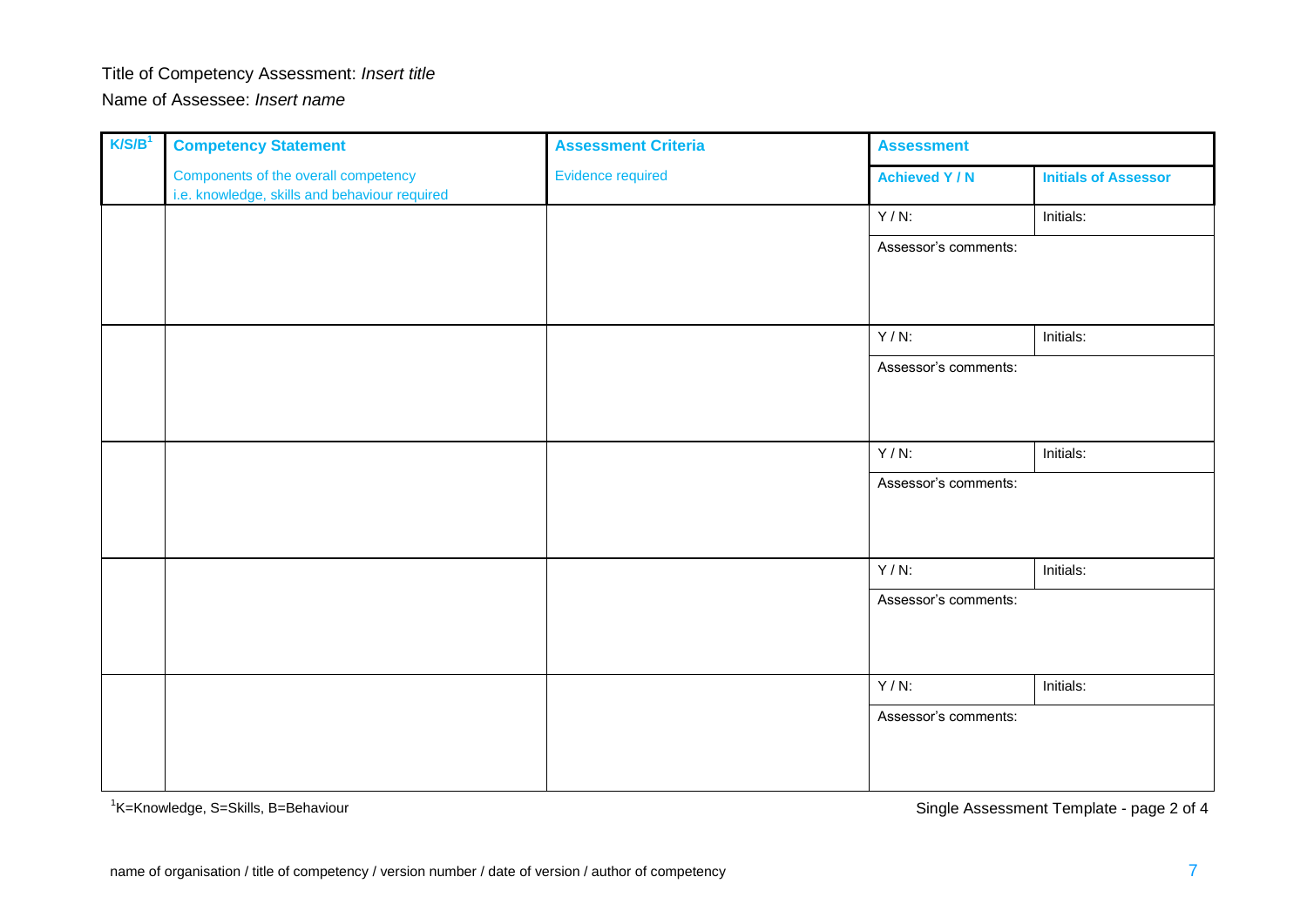#### Title of Competency Assessment: *Insert title*

Name of Assessee: *Insert name*

| K/S/B <sup>1</sup> | <b>Competency Statement</b>                                                           | <b>Assessment Criteria</b><br><b>Evidence required</b> | <b>Assessment</b>    |                             |
|--------------------|---------------------------------------------------------------------------------------|--------------------------------------------------------|----------------------|-----------------------------|
|                    | Components of the overall competency<br>i.e. knowledge, skills and behaviour required |                                                        | <b>Achieved Y/N</b>  | <b>Initials of Assessor</b> |
|                    |                                                                                       |                                                        | $Y/N$ :              | Initials:                   |
|                    |                                                                                       |                                                        | Assessor's comments: |                             |
|                    |                                                                                       |                                                        |                      |                             |
|                    |                                                                                       |                                                        |                      |                             |
|                    |                                                                                       |                                                        | $Y/N$ :              | Initials:                   |
|                    |                                                                                       |                                                        | Assessor's comments: |                             |
|                    |                                                                                       |                                                        |                      |                             |
|                    |                                                                                       |                                                        |                      |                             |
|                    |                                                                                       |                                                        | $Y/N$ :              | Initials:                   |
|                    |                                                                                       |                                                        | Assessor's comments: |                             |
|                    |                                                                                       |                                                        |                      |                             |
|                    |                                                                                       |                                                        |                      |                             |

<sup>1</sup>K=Knowledge, S=Skills, B=Behaviour

Single Assessment Template - page 3 of 4

*Add further lines as required for the competency you wish to populate.*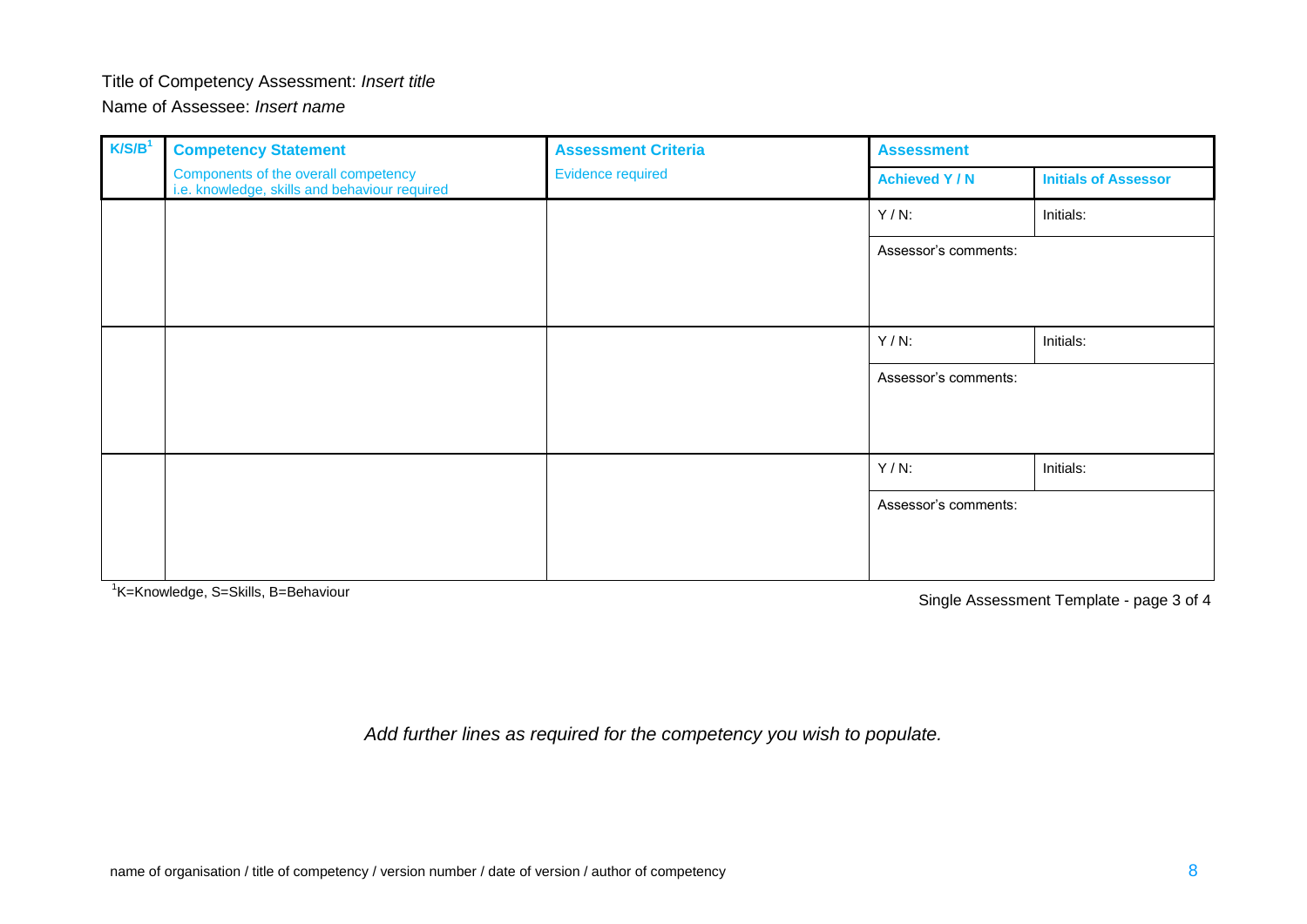(requiring single competency assessment in order to be signed off as competent)

## *Insert title of competency here*

| <b>Assessor Statement</b>                                                                                                                                                                                                                               |            |                                                                                                                                                                                       |  |
|---------------------------------------------------------------------------------------------------------------------------------------------------------------------------------------------------------------------------------------------------------|------------|---------------------------------------------------------------------------------------------------------------------------------------------------------------------------------------|--|
| Date of Competency Assessment:                                                                                                                                                                                                                          |            | Attempt Number:                                                                                                                                                                       |  |
| Have all the components of the competency assessment been achieved: Yes / No (delete as appropriate)                                                                                                                                                    |            |                                                                                                                                                                                       |  |
| competency:                                                                                                                                                                                                                                             |            | The assessee named below has been assessed as having / not having (delete as appropriate) the appropriate knowledge, skills & behaviours for the above                                |  |
| <b>Assessor Name:</b>                                                                                                                                                                                                                                   | Comments:* |                                                                                                                                                                                       |  |
|                                                                                                                                                                                                                                                         |            |                                                                                                                                                                                       |  |
| Designation:                                                                                                                                                                                                                                            | Signature: | Date:                                                                                                                                                                                 |  |
| review with line manager as appropriate                                                                                                                                                                                                                 |            | *Where further assessments are required, please specify and consider giving time frame. Where multiple assessments have been attempted and competency has not been achieved, consider |  |
|                                                                                                                                                                                                                                                         |            |                                                                                                                                                                                       |  |
| <b>Assessee Statement</b>                                                                                                                                                                                                                               |            |                                                                                                                                                                                       |  |
| I agree with the outcome of the competency assessment and where competency has been achieved, I accept responsibility for being competent to undertake<br>the task/s detailed above and for my ongoing maintenance of knowledge, skills and behaviours: |            |                                                                                                                                                                                       |  |
| Assessee Name:                                                                                                                                                                                                                                          | Comments:  |                                                                                                                                                                                       |  |
|                                                                                                                                                                                                                                                         |            |                                                                                                                                                                                       |  |
| Designation:                                                                                                                                                                                                                                            | Signature: | Date:                                                                                                                                                                                 |  |

| Reassessment period (if applicable), e.g. every 2 years | Reassessment date (for the candidate): |
|---------------------------------------------------------|----------------------------------------|
|---------------------------------------------------------|----------------------------------------|

Single Assessment Template - page 4 of 4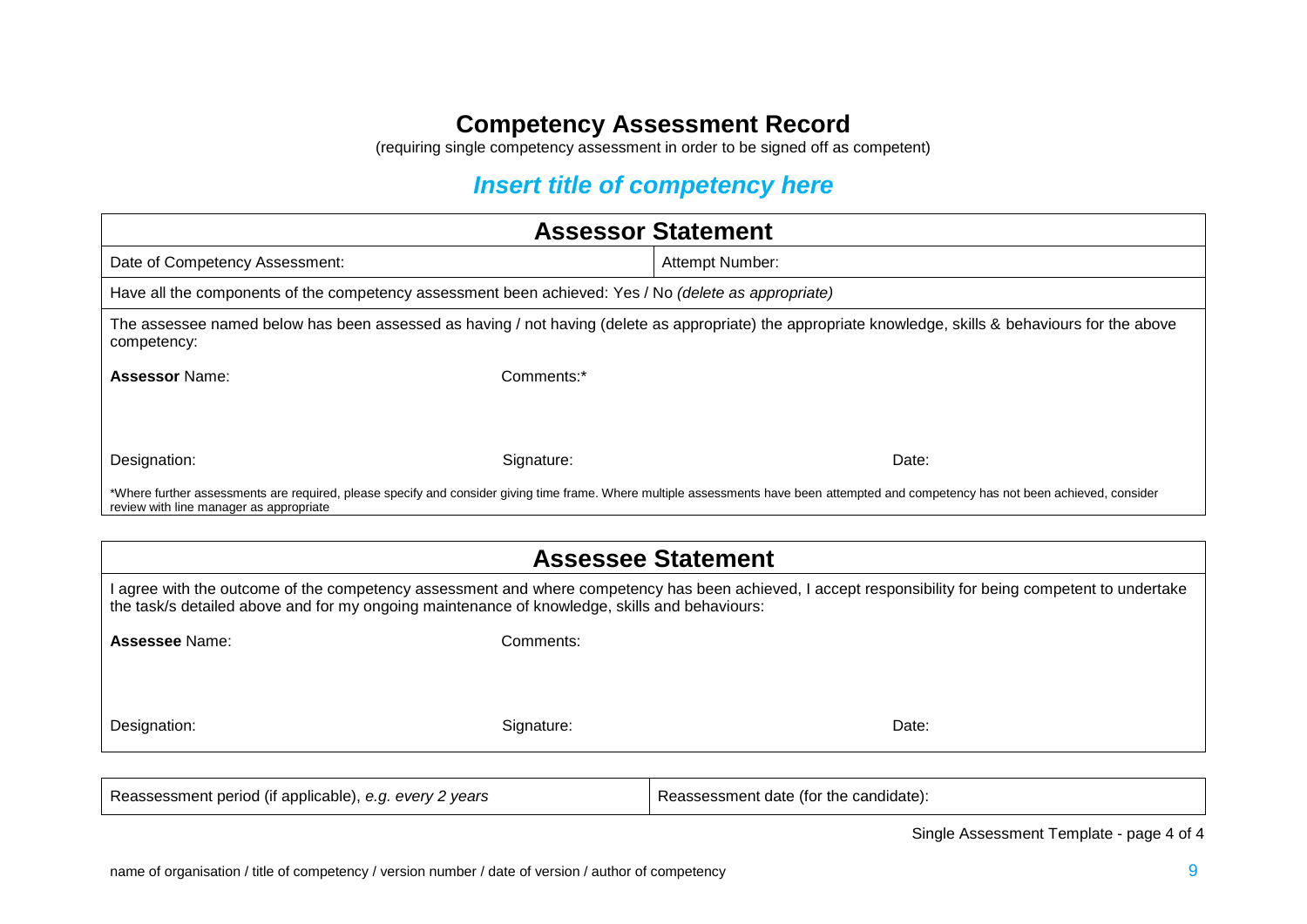## **Multiple Competency Assessment for**

# *Insert title of competency here*

### **Staff Group(s):**

| Version Number & Date: | <b>Review Date:</b> |
|------------------------|---------------------|
| Related to SOP:        |                     |

| <b>Author of Template:</b>   | Signature: | Date: |
|------------------------------|------------|-------|
| <b>Designation:</b>          |            |       |
| <b>Expert Authorisation:</b> | Signature: | Date: |
| <b>Designation:</b>          |            |       |

| Name of Assessee | Number of achieved competency assessments<br>required in order to be signed off as comptent: |
|------------------|----------------------------------------------------------------------------------------------|
| Designation:     |                                                                                              |

| <b>Assessment 1</b>   | <b>Assessment 2</b> | <b>Assessment 3</b>   |
|-----------------------|---------------------|-----------------------|
| <b>Assessor Name:</b> | Assessor Name:      | <b>Assessor Name:</b> |
| Designation:          | Designation:        | Designation:          |
| Signature:            | Signature:          | Signature:            |
| Initials:             | Initials:           | Initials:             |
| Date of Assessment:   | Date of Assessment: | Date of Assessment:   |

Multiple Assessment Template - page 1 of 6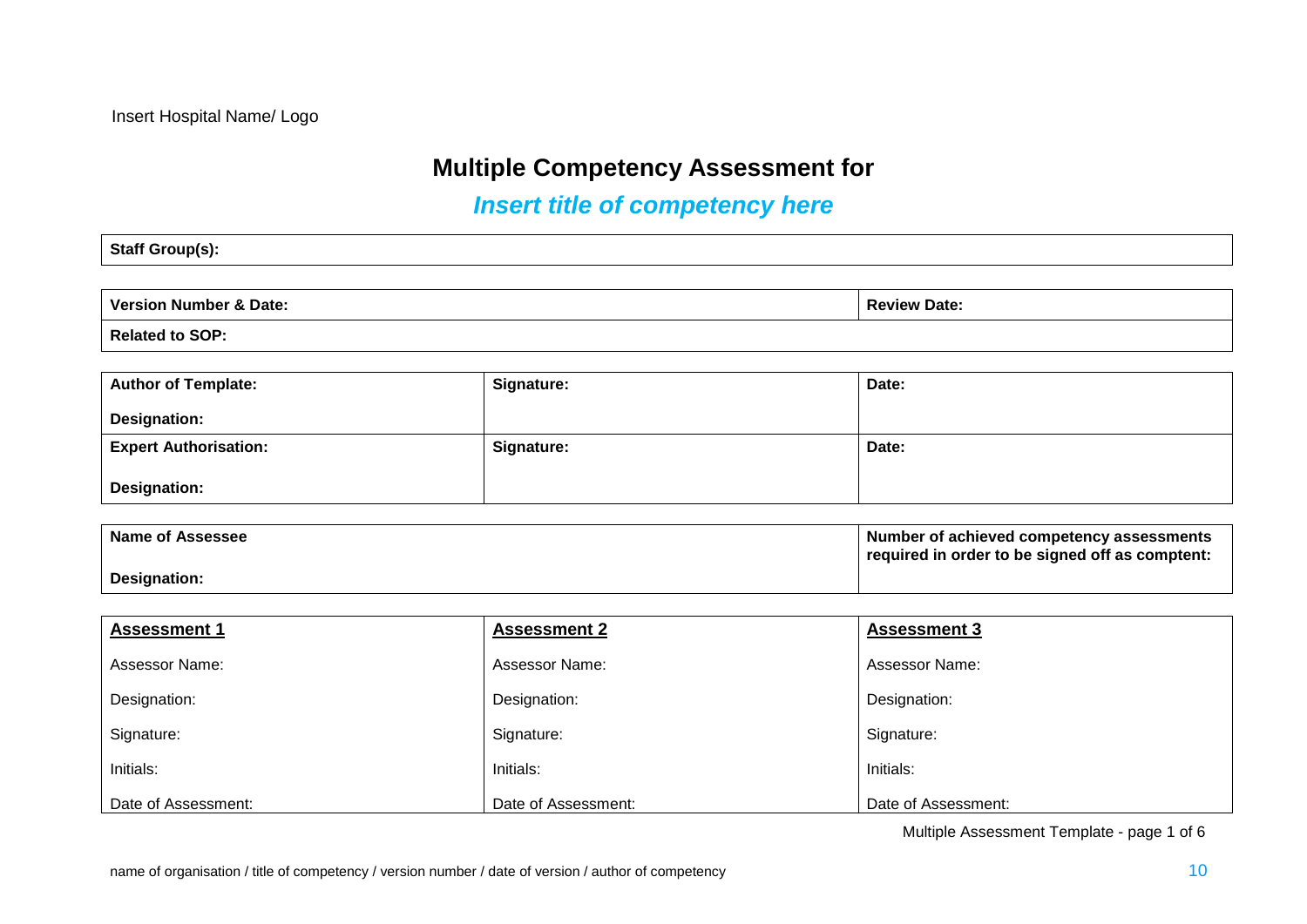### Title of Competency Assessment: *Insert title*

Name of Assessee: *Insert name*

| K/S/B <sup>1</sup> | <b>Competency Statement</b>                                                              | <b>Assessment Criteria</b><br><b>Evidence required</b> | <b>Assessment 1</b>    |                                       | <b>Assessment 2</b>    |                                       | <b>Assessment 3</b>    |                                       |
|--------------------|------------------------------------------------------------------------------------------|--------------------------------------------------------|------------------------|---------------------------------------|------------------------|---------------------------------------|------------------------|---------------------------------------|
|                    | Components of the overall competency<br>i.e. knowledge, skills and behaviour<br>required |                                                        | <b>Achieved</b><br>Y/N | <b>Initials of</b><br><b>Assessor</b> | <b>Achieved</b><br>Y/N | <b>Initials of</b><br><b>Assessor</b> | <b>Achieved</b><br>Y/N | <b>Initials of</b><br><b>Assessor</b> |
|                    |                                                                                          |                                                        | $Y/N$ :                | Initials:                             | $Y/N$ :                | Initials:                             | $Y/N$ :                | Initials:                             |
|                    |                                                                                          |                                                        | Assessor's comments:   |                                       | Assessor's comments:   |                                       | Assessor's comments:   |                                       |
|                    |                                                                                          |                                                        |                        |                                       |                        |                                       |                        |                                       |
|                    |                                                                                          |                                                        |                        |                                       |                        |                                       |                        |                                       |
|                    |                                                                                          |                                                        |                        |                                       |                        |                                       |                        |                                       |
|                    |                                                                                          |                                                        |                        |                                       |                        |                                       |                        |                                       |
|                    |                                                                                          |                                                        | $Y/N$ :                | Initials:                             | $Y/N$ :                | Initials:                             | $Y/N$ :                | Initials:                             |
|                    |                                                                                          |                                                        | Assessor's comments:   |                                       | Assessor's comments:   |                                       | Assessor's comments:   |                                       |
|                    |                                                                                          |                                                        |                        |                                       |                        |                                       |                        |                                       |
|                    |                                                                                          |                                                        |                        |                                       |                        |                                       |                        |                                       |
|                    |                                                                                          |                                                        |                        |                                       |                        |                                       |                        |                                       |
|                    |                                                                                          |                                                        |                        |                                       |                        |                                       |                        |                                       |

<sup>1</sup>K=Knowledge, S=Skills, B=Behaviour

Multiple Assessment Template - page 2 of 6

*Add further lines as required for the competency you wish to populate.*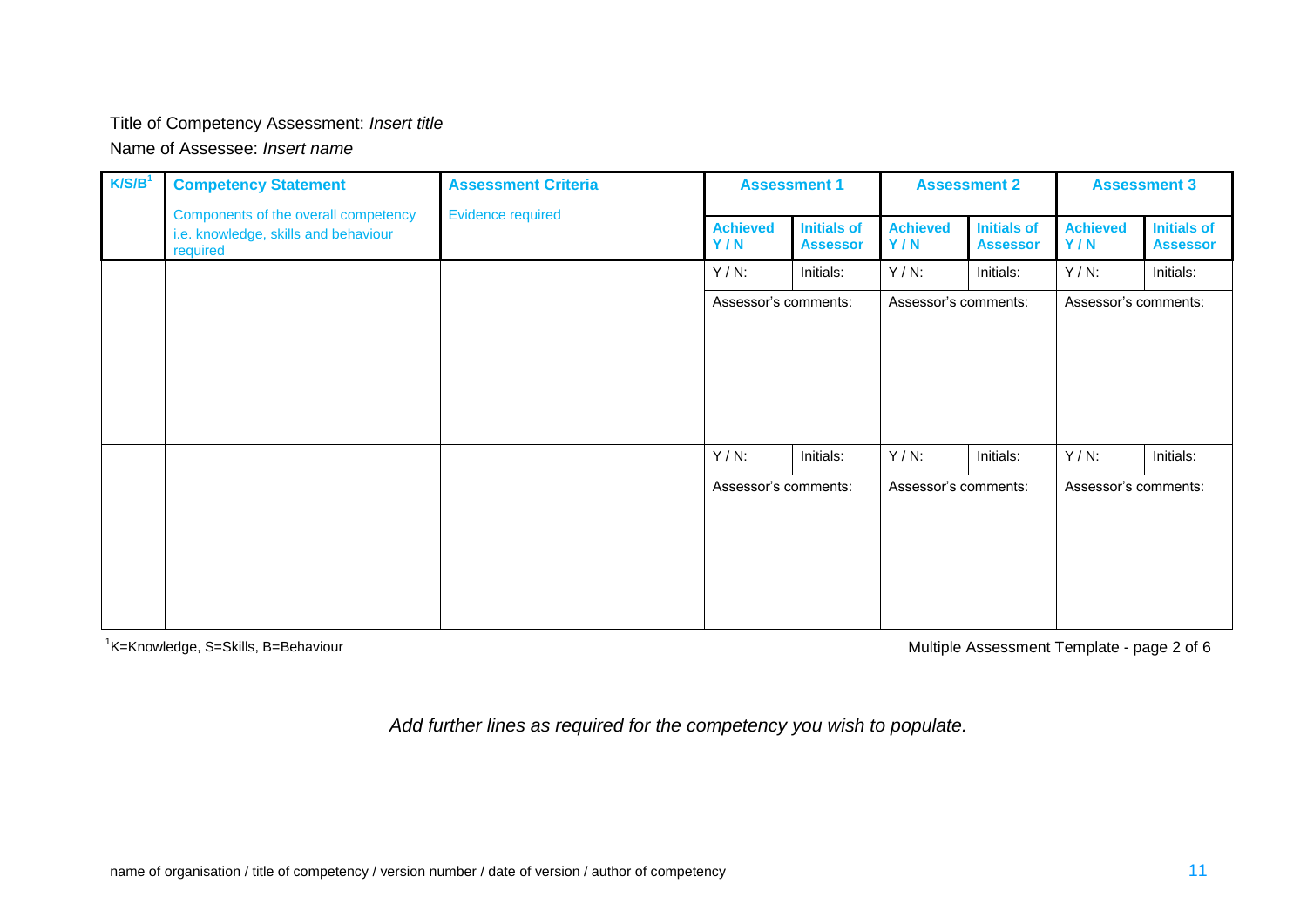(requiring multiple competency assessment in order to be signed off as competent)

# *Insert title of competency here*

| <b>Assessor - Assessment 1</b>                                                                                                                                                                                                   |                                |       |  |  |  |
|----------------------------------------------------------------------------------------------------------------------------------------------------------------------------------------------------------------------------------|--------------------------------|-------|--|--|--|
| Date of Competency Assessment:                                                                                                                                                                                                   | Attempt Number:                |       |  |  |  |
| Have all the components of the competency assessment been achieved: Yes / No (delete as appropriate)                                                                                                                             |                                |       |  |  |  |
| The assessee named below has been assessed as having / not having (delete as appropriate) the appropriate knowledge, skills & behaviours for the above<br>competency at this assessment:                                         |                                |       |  |  |  |
| <b>Assessor Name:</b>                                                                                                                                                                                                            | Comments*:                     |       |  |  |  |
|                                                                                                                                                                                                                                  |                                |       |  |  |  |
|                                                                                                                                                                                                                                  |                                |       |  |  |  |
| Designation:                                                                                                                                                                                                                     | Signature:                     | Date: |  |  |  |
| *Where further assessments are required, please specify and consider giving time frame. Where multiple assessments have been attempted and competency has not been achieved, consider review<br>with line manager as appropriate |                                |       |  |  |  |
|                                                                                                                                                                                                                                  |                                |       |  |  |  |
|                                                                                                                                                                                                                                  | <b>Assessee - Assessment 1</b> |       |  |  |  |
| Assessee Name:                                                                                                                                                                                                                   | Comments:                      |       |  |  |  |
|                                                                                                                                                                                                                                  |                                |       |  |  |  |
|                                                                                                                                                                                                                                  |                                |       |  |  |  |
| Designation:                                                                                                                                                                                                                     | Signature:                     | Date: |  |  |  |
|                                                                                                                                                                                                                                  |                                |       |  |  |  |

Multiple Assessment Template - page 3 of 6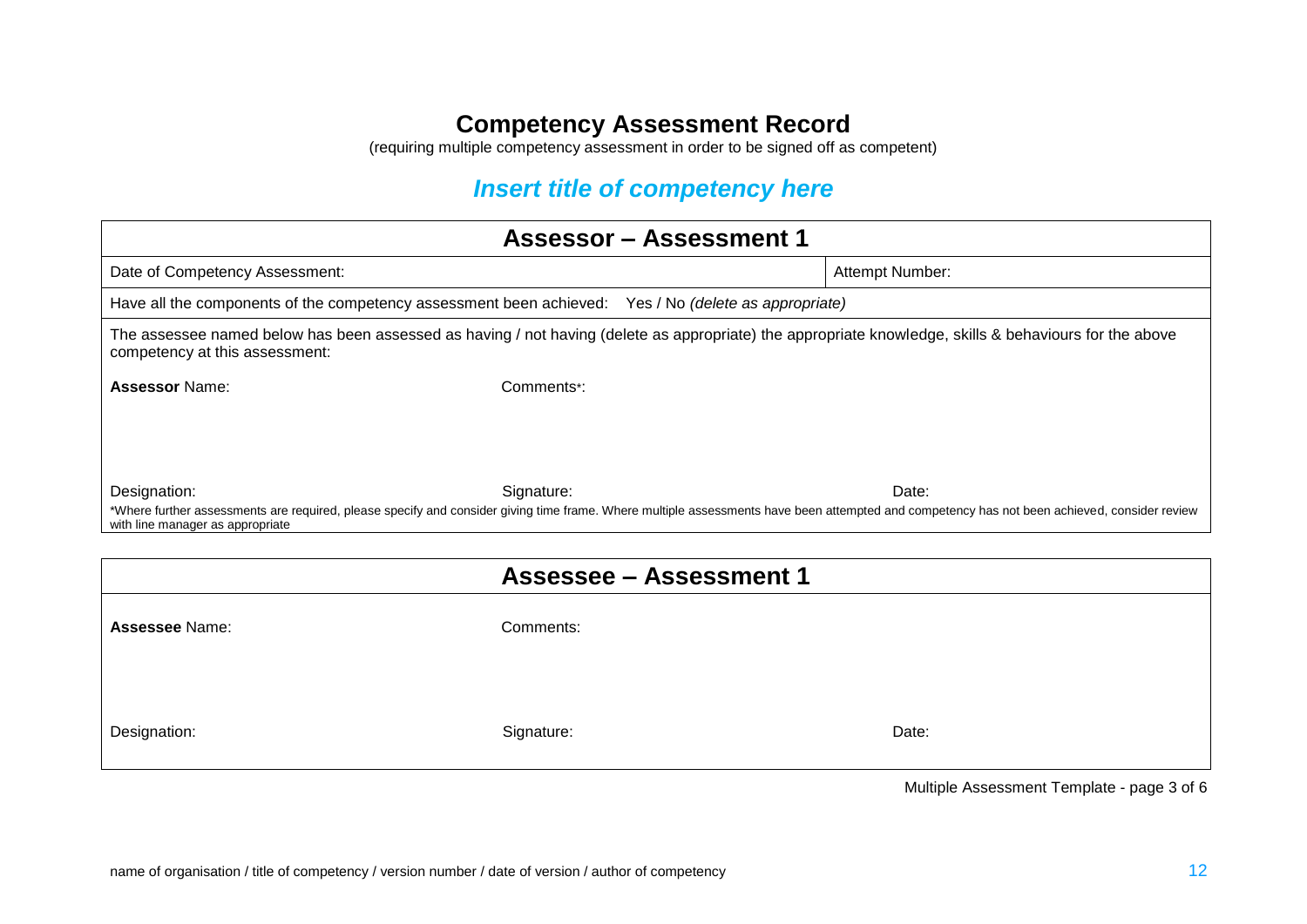(requiring multiple competency assessment in order to be signed off as competent)

## *Insert title of competency here*

| <b>Assessor - Assessment 2</b>                                                                                                                                                                                                   |                                |                 |  |  |  |
|----------------------------------------------------------------------------------------------------------------------------------------------------------------------------------------------------------------------------------|--------------------------------|-----------------|--|--|--|
| Date of Competency Assessment:                                                                                                                                                                                                   |                                | Attempt Number: |  |  |  |
| Have all the components of the competency assessment been achieved: Yes / No (delete as appropriate)                                                                                                                             |                                |                 |  |  |  |
| The assessee named below has been assessed as having / not having (delete as appropriate) the appropriate knowledge, skills & behaviours for the above<br>competency at this assessment:                                         |                                |                 |  |  |  |
| <b>Assessor Name:</b>                                                                                                                                                                                                            | Comments:*                     |                 |  |  |  |
|                                                                                                                                                                                                                                  |                                |                 |  |  |  |
|                                                                                                                                                                                                                                  |                                |                 |  |  |  |
| Designation:                                                                                                                                                                                                                     | Signature:                     | Date:           |  |  |  |
| *Where further assessments are required, please specify and consider giving time frame. Where multiple assessments have been attempted and competency has not been achieved, consider<br>review with line manager as appropriate |                                |                 |  |  |  |
|                                                                                                                                                                                                                                  |                                |                 |  |  |  |
|                                                                                                                                                                                                                                  | <b>Assessee - Assessment 2</b> |                 |  |  |  |
| <b>Assessee Name:</b>                                                                                                                                                                                                            | Comments:                      |                 |  |  |  |
|                                                                                                                                                                                                                                  |                                |                 |  |  |  |
| Designation:                                                                                                                                                                                                                     | Signature:                     | Date:           |  |  |  |

Multiple Assessment Template - page 4 of 6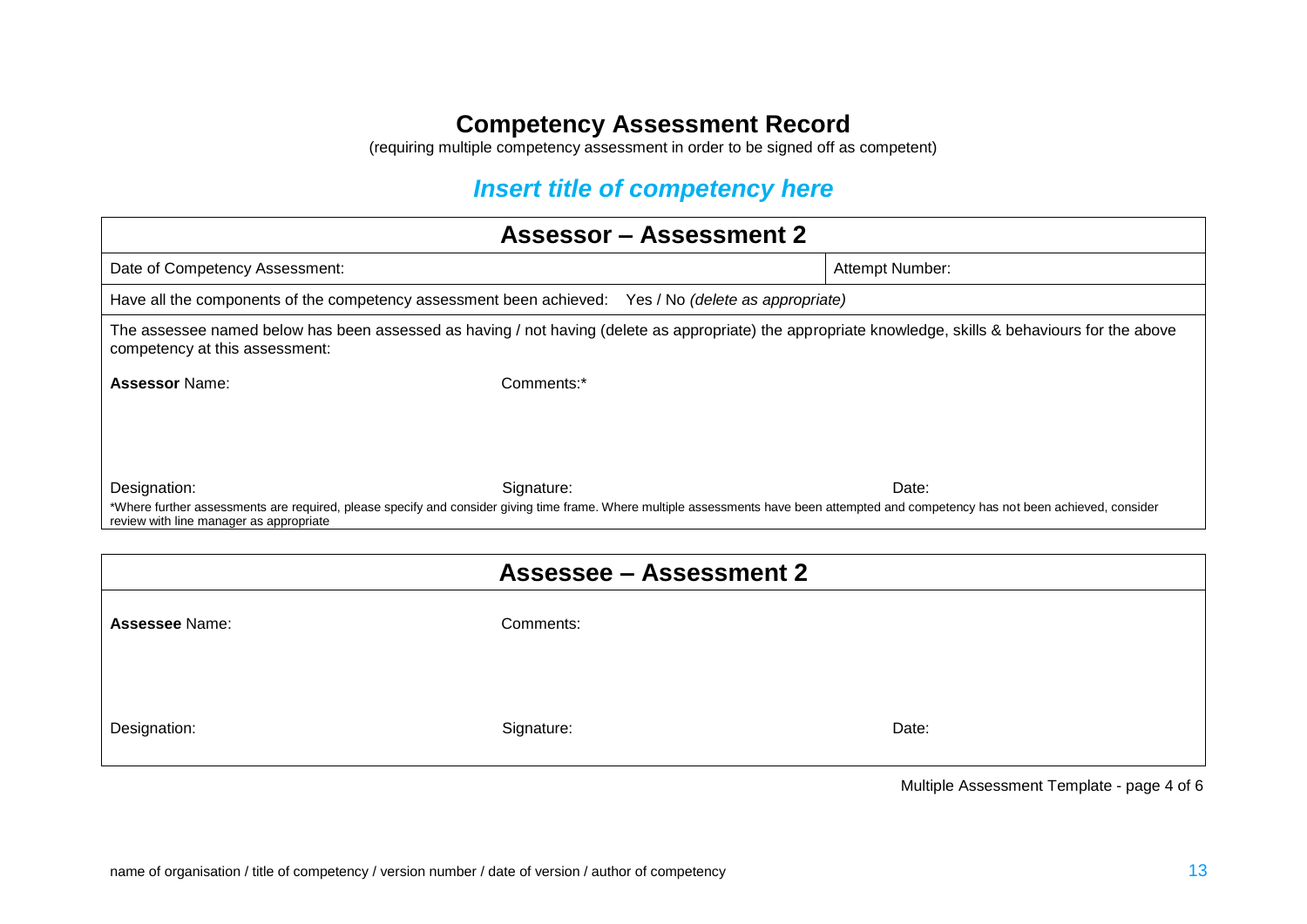(requiring multiple competency assessment in order to be signed off as competent)

## *Insert title of competency here*

| <b>Assessor - Assessment 3</b>                                                                                                                                                                                                   |                                |                 |  |  |
|----------------------------------------------------------------------------------------------------------------------------------------------------------------------------------------------------------------------------------|--------------------------------|-----------------|--|--|
| Date of Competency Assessment:                                                                                                                                                                                                   |                                | Attempt Number: |  |  |
| Have all the components of the competency assessment been achieved: Yes / No (delete as appropriate)                                                                                                                             |                                |                 |  |  |
| The assessee named below has been assessed as having / not having (delete as appropriate) the appropriate knowledge, skills & behaviours for the above<br>competency at this assessment:                                         |                                |                 |  |  |
| <b>Assessor Name:</b>                                                                                                                                                                                                            | Comments*:                     |                 |  |  |
|                                                                                                                                                                                                                                  |                                |                 |  |  |
|                                                                                                                                                                                                                                  |                                |                 |  |  |
| Designation:                                                                                                                                                                                                                     | Signature:                     | Date:           |  |  |
| *Where further assessments are required, please specify and consider giving time frame. Where multiple assessments have been attempted and competency has not been achieved, consider<br>review with line manager as appropriate |                                |                 |  |  |
|                                                                                                                                                                                                                                  |                                |                 |  |  |
|                                                                                                                                                                                                                                  | <b>Assessee - Assessment 3</b> |                 |  |  |
| <b>Assessee Name:</b>                                                                                                                                                                                                            | Comments:                      |                 |  |  |
|                                                                                                                                                                                                                                  |                                |                 |  |  |
|                                                                                                                                                                                                                                  |                                |                 |  |  |
|                                                                                                                                                                                                                                  |                                | Date:           |  |  |
| Designation:                                                                                                                                                                                                                     | Signature:                     |                 |  |  |
|                                                                                                                                                                                                                                  |                                |                 |  |  |

Multiple Assessment Template - page 5 of 6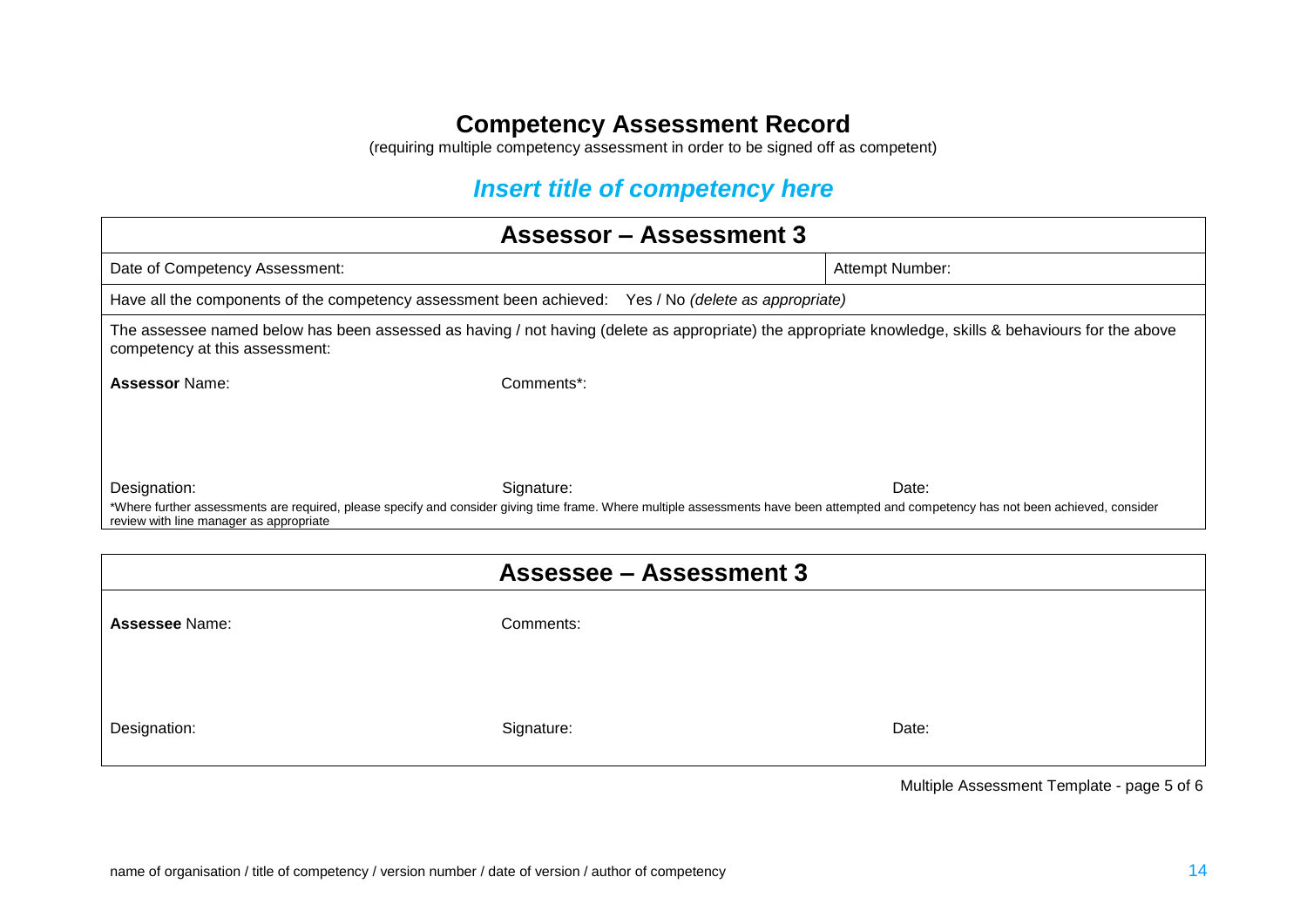## *Insert title of competency here*

| Assessor Statement – final sign off                                                                                                                                                                                              |            |       |  |  |  |
|----------------------------------------------------------------------------------------------------------------------------------------------------------------------------------------------------------------------------------|------------|-------|--|--|--|
| All the components of the competency assessment have been achieved on <i>(insert number here)</i> occasions.                                                                                                                     |            |       |  |  |  |
|                                                                                                                                                                                                                                  |            |       |  |  |  |
| The assessee named below has been assessed as having / not having (delete as appropriate) the appropriate knowledge, skills & behaviours<br>for the above competency:                                                            |            |       |  |  |  |
| <b>Assessor Name:</b>                                                                                                                                                                                                            | Comments*: |       |  |  |  |
| Designation:                                                                                                                                                                                                                     | Signature: | Date: |  |  |  |
| *Where further assessments are required, please specify and consider giving time frame. Where multiple assessments have been attempted and competency has not been achieved, consider<br>review with line manager as appropriate |            |       |  |  |  |
|                                                                                                                                                                                                                                  |            |       |  |  |  |
| Assessee Statement – final sign off                                                                                                                                                                                              |            |       |  |  |  |

|                                                          | I agree with the outcome of the competency assessment and I accept responsibility for being competent to undertake the task/s detailed above and for my |
|----------------------------------------------------------|---------------------------------------------------------------------------------------------------------------------------------------------------------|
| ongoing maintenance of knowledge, skills and behaviours: |                                                                                                                                                         |

**Assessee** Name: Comments:

Designation: Date: Date: Signature: Signature: Date: Date: Date: Date: Date: Date: Date: Date: Date: Date: Date: Date: Date: Date: Date: Date: Date: Date: Date: Date: Date: Date: Date: Date: Date: Date: Date: Date: Date: D

Reassessment period (if applicable), *e.g. every 2 years* Reassessment date (for the candidate):

Multiple Assessment Template page 6 of 6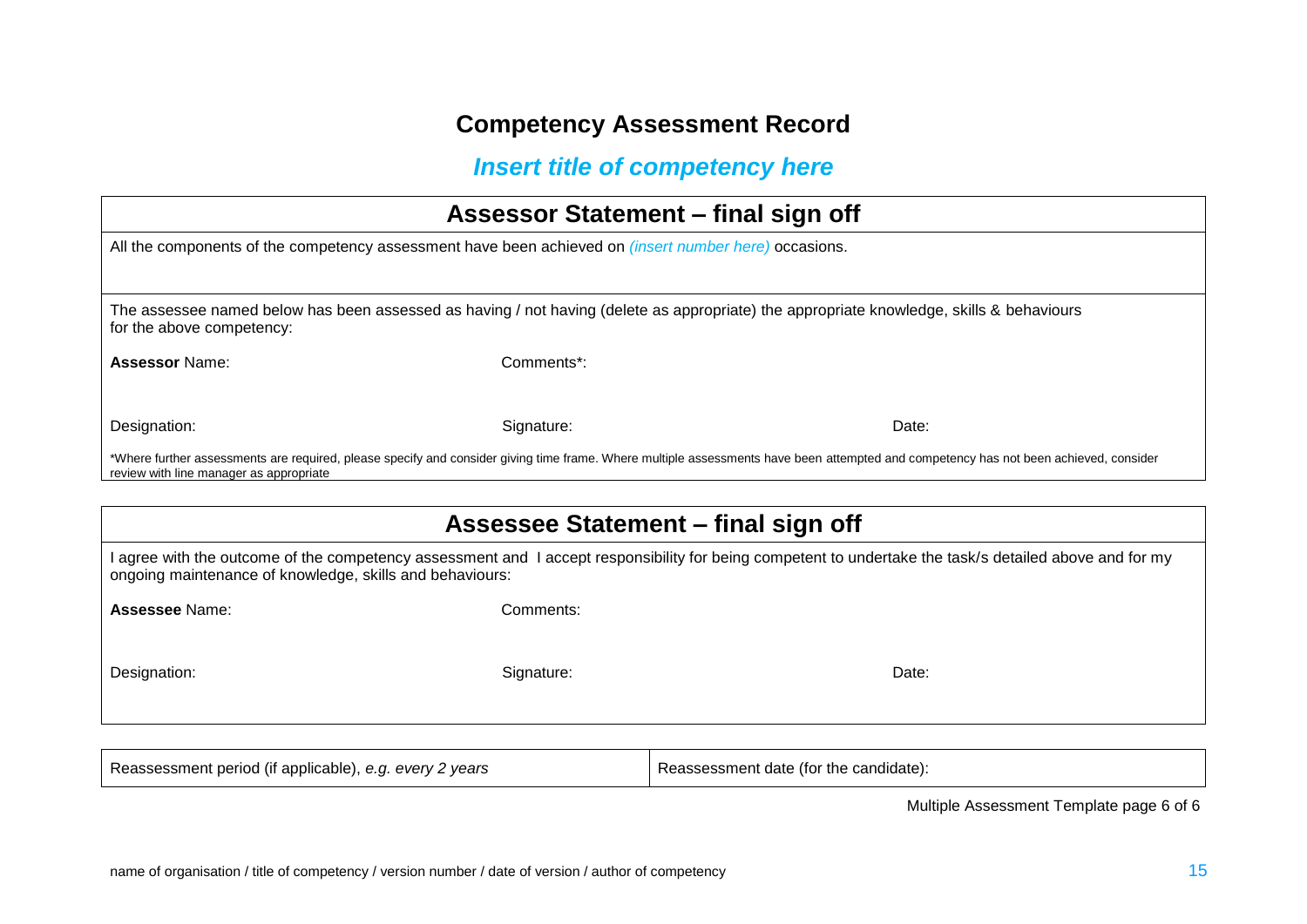Two examples have been created to illustrate how the competency assessment template could be populated. The examples are shown on the following pages.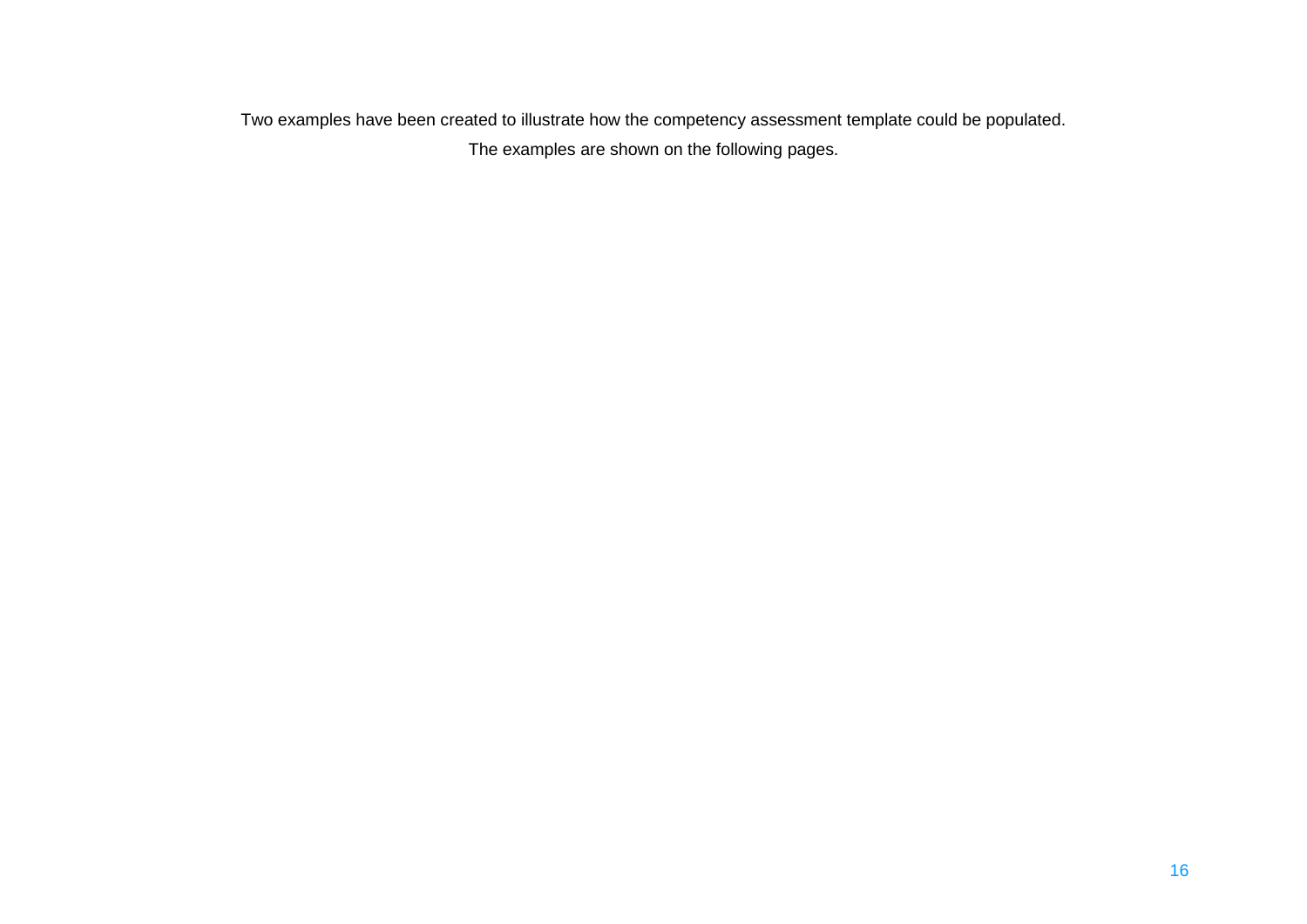# **Example of a Competency Assessment Template that has been populated Single Competency Assessment for**

### *Preparation of Blood Films*

| Staff Group(s): | <b>Clinical Staff</b>                         |                          |
|-----------------|-----------------------------------------------|--------------------------|
|                 |                                               |                          |
|                 | Version Number & Date: Version 1, 29 May 2014 | Review Date: 28 May 2016 |

**Related to SOP:** Standard Operating Procedure CRF/SOP088 Preparation of Blood Films, Version 1, 10 May 2014

| <b>Author of Template: A.Nurse</b>         |                             | Signature: | A Nurse       | <b>Date: 22 May 2014</b> |
|--------------------------------------------|-----------------------------|------------|---------------|--------------------------|
| Designation:                               | <b>Acting Senior Sister</b> |            |               |                          |
| <b>Expert Authorisation: Donna Weather</b> |                             | Signature: | Donna Weather | <b>Date: 29 May 2014</b> |
| <b>Designation:</b>                        | Senior Haematology Sister   |            |               |                          |

| Name of Assessee: | This is a Single Competency Assessment |
|-------------------|----------------------------------------|
| Designation:      |                                        |

| <b>Assessment</b>     |  |
|-----------------------|--|
| <b>Assessor Name:</b> |  |
| <b>Designation:</b>   |  |
| Signature:            |  |
| Initials:             |  |
| Date of Assessment:   |  |

Preparation of Blood Films - page 1 of 4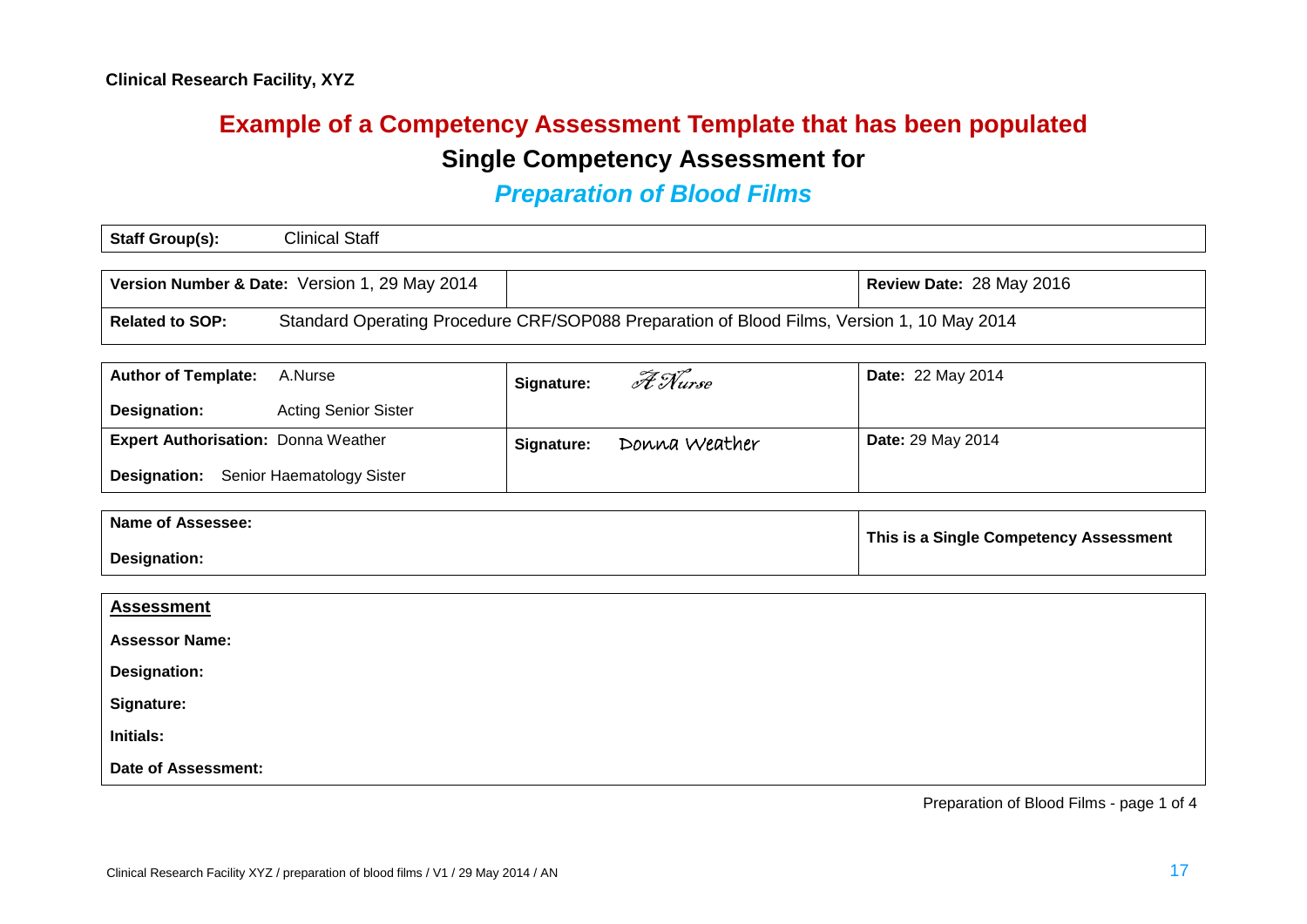### Title of Competency Assessment: *Preparation of Blood Films*

#### Name of Assessee: *Insert name*

| K/S/B <sup>1</sup> | <b>Competency Statement</b>                                                                                                                                                                                                                 | <b>Assessment Criteria</b>                                                                                | <b>Assessment</b>    |                             |  |
|--------------------|---------------------------------------------------------------------------------------------------------------------------------------------------------------------------------------------------------------------------------------------|-----------------------------------------------------------------------------------------------------------|----------------------|-----------------------------|--|
|                    | Components of the overall competency<br>i.e. knowledge, skills and behaviour required                                                                                                                                                       | <b>Evidence required</b>                                                                                  | <b>Achieved Y/N</b>  | <b>Initials of Assessor</b> |  |
| 1)                 | Identifies local SOP relating to blood films                                                                                                                                                                                                | When prompted with a given scenario, accesses<br>CRF/SOP088 Preparation of Blood Films and                | $Y/N$ :              | Initials:                   |  |
| Κ                  |                                                                                                                                                                                                                                             | demonstrates and demonstrates ability to identify<br>relevant information                                 | Assessor's comments: |                             |  |
| 2)                 | If blood film is performed for a research study: Identifies<br>the required information in/from the research protocol that                                                                                                                  | When prompted with a given scenario, accesses the<br>relevant CRF study flowsheet (protocol section) that | $Y/N$ :              | Initials:                   |  |
| Κ                  | relates to blood films for the study in question (e.g. the<br>labelling required                                                                                                                                                            | details the instructions for the blood films                                                              | Assessor's comments: |                             |  |
| 3)                 | Identifies correct equipment required to carry out blood<br>film:                                                                                                                                                                           | Describes what equipment is needed (or collects<br>these items) and gives rationale for their use         | $Y/N$ :              | Initials:                   |  |
| Κ                  | Personal Protective Equipment<br>$\circ$<br><b>Blood Sample</b><br>$\circ$<br>Microscope slides (minimum x 2)<br>$\circ$<br>Diff Safe Dispenser<br>$\circ$<br>Tissue for cleaning slides<br>$\circ$<br>Clinical waste sharps bin<br>$\circ$ |                                                                                                           | Assessor's comments: |                             |  |
| 4)                 | Identifies risks involved in handling above equipment:<br>Exposure to blood borne pathogens<br>$\circ$                                                                                                                                      | Describes both these risks                                                                                | $Y/N$ :              | Initials:                   |  |
| Κ                  | Exposure to air borne pathogens in blood<br>$\circ$                                                                                                                                                                                         |                                                                                                           | Assessor's comments: |                             |  |
| 5)                 | Conducts appropriate hand hygiene and uses appropriate<br>Personal Protective Equipment (PPE) - in response to                                                                                                                              | Demonstrates appropriate hand hygiene being<br>undertaken and wears correct PPE (lab coat,                | $Y/N$ :              | Initials:                   |  |
| Κ<br>B             | risk identified above<br>gloves, goggles) and can give relevant rationale for<br>their use                                                                                                                                                  |                                                                                                           | Assessor's comments: |                             |  |
|                    |                                                                                                                                                                                                                                             | Explains need for Diff-safe and that this avoids need<br>to open blood tube                               |                      |                             |  |

 $*K =$  Knowledge,  $S =$  Skill,  $B =$  Behaviour

Preparation of Blood Films - page 2 of 4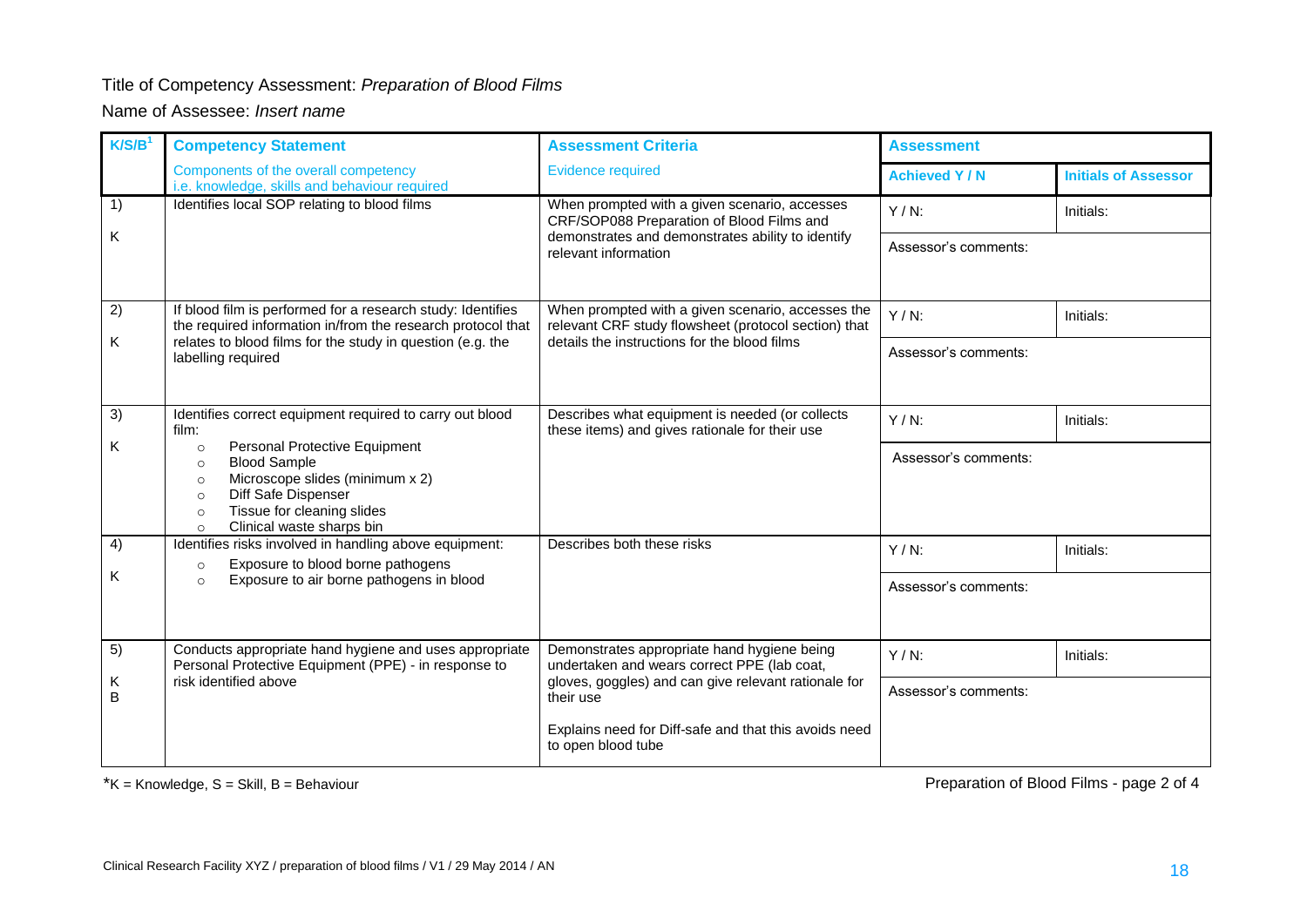#### Title of Competency Assessment: *Preparation of Blood Films*

Name of Assessee: *Insert name*

| K/S/B <sup>1</sup> | <b>Competency Statement</b>                                                                                                                                                            | <b>Assessment Criteria</b>                                                                                   | <b>Assessment</b>    |                             |
|--------------------|----------------------------------------------------------------------------------------------------------------------------------------------------------------------------------------|--------------------------------------------------------------------------------------------------------------|----------------------|-----------------------------|
|                    | Components of the overall competency<br>i.e. knowledge, skills and behaviour required                                                                                                  | <b>Evidence required</b>                                                                                     | <b>Achieved Y/N</b>  | <b>Initials of Assessor</b> |
| 6)                 | Prepares equipment appropriately for task:<br>Ensures sample is well mixed                                                                                                             | Explains and demonstrates:<br>That sample needs to be well mixed                                             | $Y/N$ :              | Initials:                   |
| Κ                  | Handles slides with care<br>Cleans slides with soft tissue<br>Applies Diff-safe to end of blood tube<br>$\bullet$                                                                      | Careful handling of slides<br>Cleaning of slides with soft tissue<br>Applying Diff-safe to end of blood tube | Assessor's comments: |                             |
| 7)                 | Applies correct technique to carry out blood film:<br>1. Transfers a small drop of blood from a well                                                                                   | A: Assessee demonstrates all 6 steps with a real<br>life sample                                              | $Y/N$ :              | Initials:                   |
| S<br>Κ<br>B        | mixed sample onto clean slide near the frosted<br>end                                                                                                                                  | B: Repeats this process with a different sample                                                              | Assessor's comments: |                             |
|                    | Holds a second slide (the pusher slide) at a 30-<br>2.<br>45° angle and slowly moves it back to touch the<br>blood drop                                                                | C: Repeats this process with a third sample<br>When a mistake should occur in the process he/she             |                      |                             |
|                    | Allow the droplet to draw completely across the<br>3.<br>edge of the pusher slide to ensure a thin film of<br>blood runs along the base                                                | will start afresh                                                                                            |                      |                             |
|                    | Applies gentle pressure (not much more than<br>4.<br>the weight of the slide) to the pusher slide and<br>move in a smooth, quick motion, pushing the<br>blood away to give a thin film |                                                                                                              |                      |                             |
|                    | Ensures the smear extends to almost the full<br>5.<br>length of the slide<br>6. Allows to air dry thoroughly while lying flat                                                          |                                                                                                              |                      |                             |
| 8)                 | Correctly labels and packages slide:                                                                                                                                                   | A: Describes/ demonstrates labelling                                                                         | $Y/N$ :              | Initials:                   |
| S<br>Κ<br>B        | Label the frosted end with the participants<br>$\bullet$<br>details as per study protocol/ flowsheet<br>Places slides in appropriate plastic packaging<br>for transport                | B: Describes/ demonstrates packaging                                                                         | Assessor's comments: |                             |
| 9)                 | Carries out safe disposal of material and hand-hygiene:                                                                                                                                | A: Describes/ demonstrates safe disposal                                                                     | $Y/N$ :              | Initials:                   |
| S<br>B             | Disposes of rejected slides and Diff-safe needle<br>as per local policy                                                                                                                | B: Refers to correct local policy                                                                            | Assessor's comments: |                             |
|                    | Performs hand hygiene before leaving<br>laboratory/sample handling room                                                                                                                | C: Performs relevant hand hygiene before leaving<br>the room                                                 |                      |                             |

 $*K =$  Knowledge,  $S =$  Skill,  $B =$  Behaviour

Preparation of Blood Films - page 3 of 4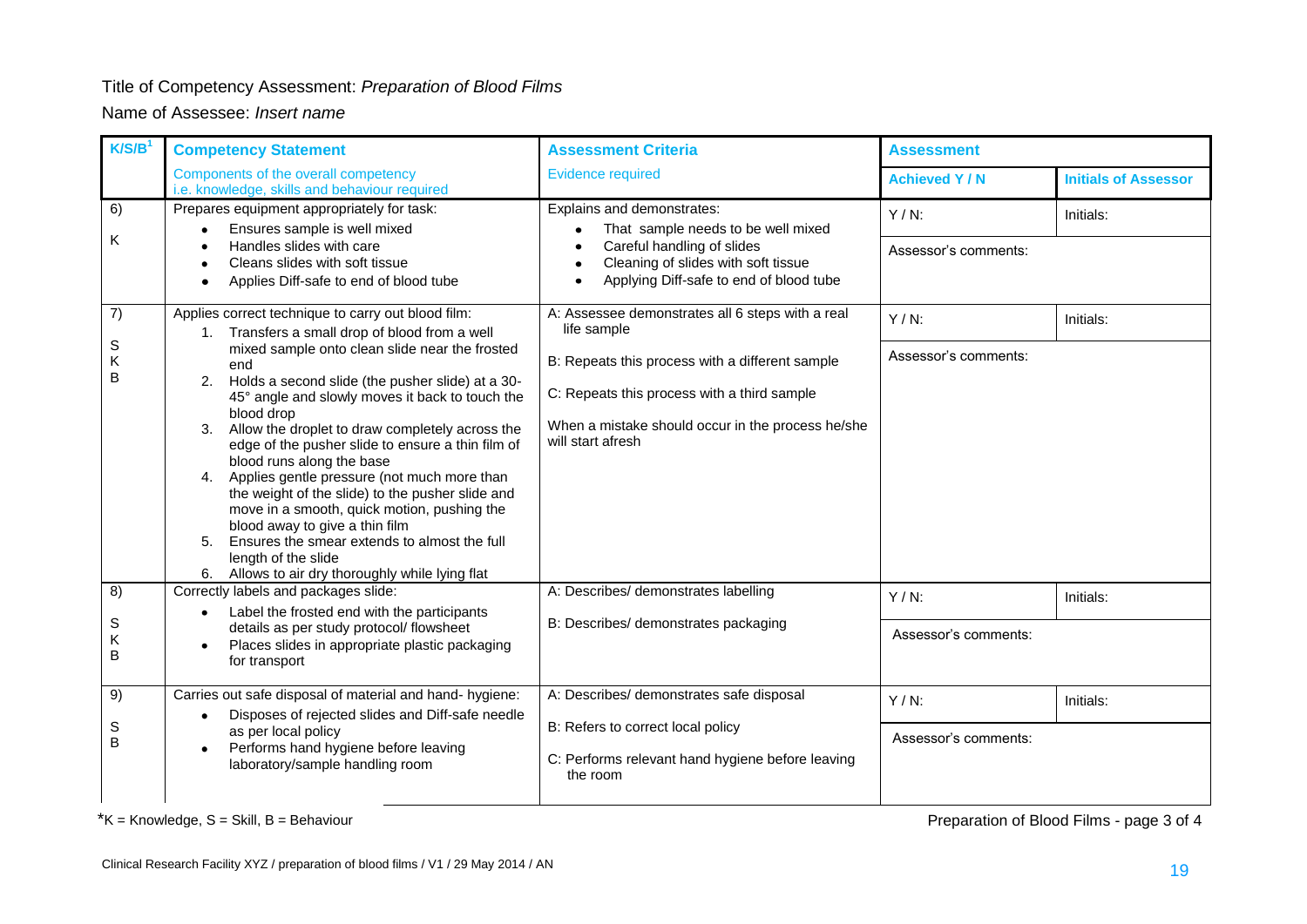# *Preparation of Blood Films*

| <b>Assessor Statement</b>                                                                                                                                                                                                        |            |                                  |  |  |
|----------------------------------------------------------------------------------------------------------------------------------------------------------------------------------------------------------------------------------|------------|----------------------------------|--|--|
| Date of Competency Assessment:                                                                                                                                                                                                   |            | Attempt Number:                  |  |  |
| Have all the components of the competency assessment been achieved:                                                                                                                                                              |            | Yes / No (delete as appropriate) |  |  |
| The assessee named below has been assessed as having / not having (delete as appropriate) the appropriate knowledge, skills & behaviours for the above<br>competency:                                                            |            |                                  |  |  |
| <b>Assessor Name:</b>                                                                                                                                                                                                            | Comment:*  |                                  |  |  |
|                                                                                                                                                                                                                                  |            |                                  |  |  |
| Designation:                                                                                                                                                                                                                     | Signature: | Date:                            |  |  |
| *Where further assessments are required, please specify and consider giving time frame. Where multiple assessments have been attempted and competency has not been achieved, consider<br>review with line manager as appropriate |            |                                  |  |  |

| <b>Assessee Statement</b>                                                                                                                                                                                                                               |  |  |  |  |
|---------------------------------------------------------------------------------------------------------------------------------------------------------------------------------------------------------------------------------------------------------|--|--|--|--|
| I agree with the outcome of the competency assessment and where competency has been achieved, I accept responsibility for being competent to undertake<br>the task/s detailed above and for my ongoing maintenance of knowledge, skills and behaviours: |  |  |  |  |
| <b>Assessee Name:</b><br>Comments:                                                                                                                                                                                                                      |  |  |  |  |
| Designation:<br>Signature:<br>Date:                                                                                                                                                                                                                     |  |  |  |  |
|                                                                                                                                                                                                                                                         |  |  |  |  |

Reassessment period : **every 2 years** Reassessment date (for the candidate):

Clinical Research Facility XYZ / preparation of blood films / V1 / 29 May 2014 / AN Preparation of Blood Films - page 4 of 4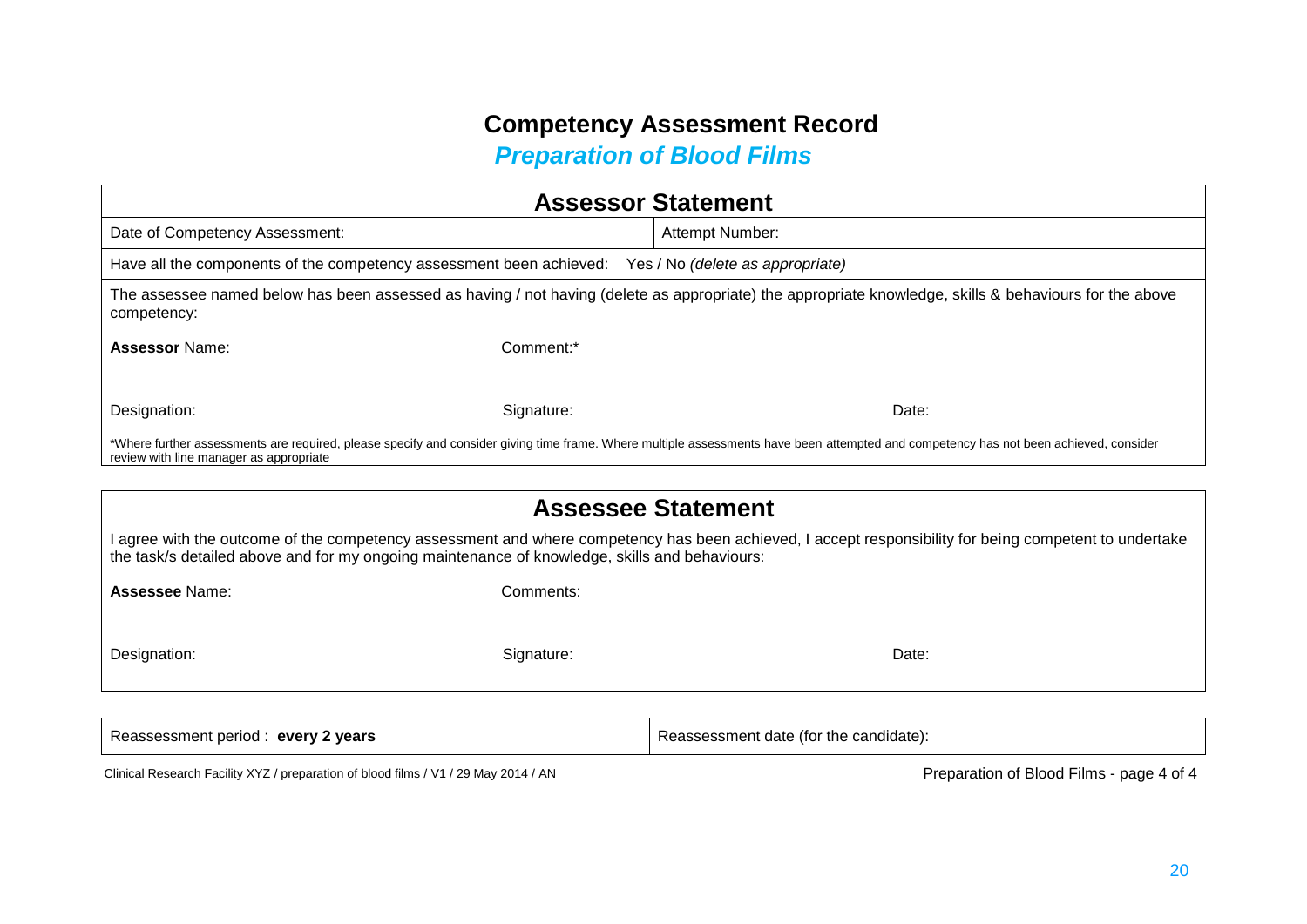# **Example of a Competency Assessment Template that has been populated Single Competency Assessment for**

### *Measuring Adult Height with Portable Leicester Stadiometer*

| <b>Staff Group(s):</b>                                                                                       | All staff measuring adult height |  |
|--------------------------------------------------------------------------------------------------------------|----------------------------------|--|
|                                                                                                              |                                  |  |
| Review Date: 18 <sup>th</sup> March 2016<br>Version Number & Date: Version 1,                                |                                  |  |
|                                                                                                              | $19th$ March 2014                |  |
| XYZ/V2/010 Measuring Adult Height with portable Leicester Stadiometer 19 June 2013<br><b>Related to SOP:</b> |                                  |  |

| <b>Author of Template:</b>            | B Wilson              | Signature: | $\bar{\mathscr{B}}$ <i>Wilson</i> | <b>Date: 10 March 2014</b> |
|---------------------------------------|-----------------------|------------|-----------------------------------|----------------------------|
| Designation:                          | <b>Education Lead</b> |            |                                   |                            |
| <b>Expert Authorisation: T Expert</b> |                       | Signature: | T Expert                          | <b>Date: 16 March 2014</b> |
| Designation:                          | Anthropometric Lead   |            |                                   |                            |

| Name of Assessee: | This is a Single Competency Assessment |
|-------------------|----------------------------------------|
| Designation:      |                                        |

| <b>Assessment</b>          |  |
|----------------------------|--|
| <b>Assessor Name:</b>      |  |
| <b>Designation:</b>        |  |
| Signature:                 |  |
| <b>Initials:</b>           |  |
| <b>Date of Assessment:</b> |  |

Measuring Adult Height - page 1 of 5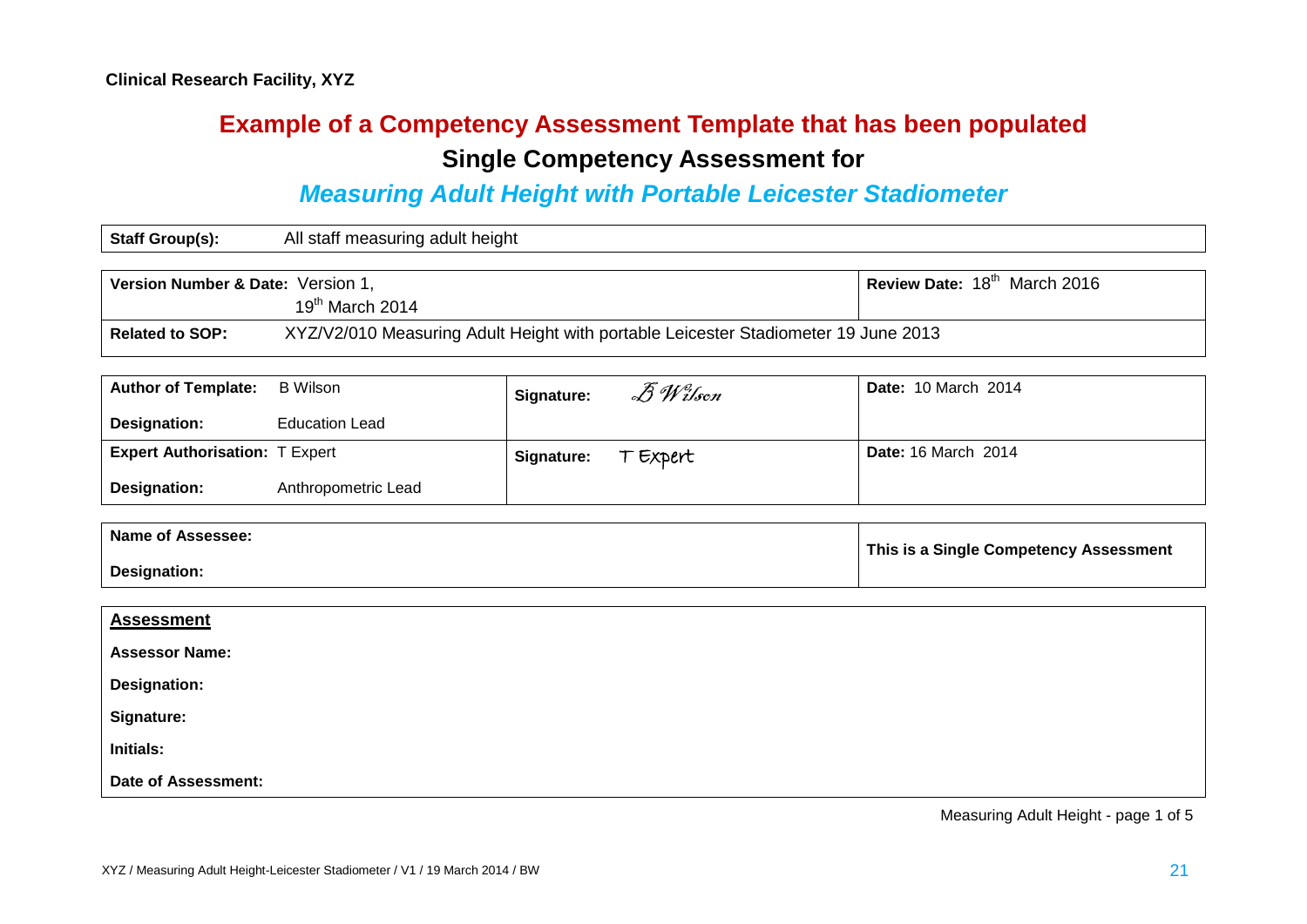#### Title of Competency Assessment: **Measuring Adult Height with Portable Leicester Stadiometer**

Name of Assessee: *Insert name*

| K/S/B <sup>1</sup> | <b>Competency Statement</b>                                                                                       | <b>Assessment Criteria</b>                                                                                                                         | <b>Assessment</b>    |                             |
|--------------------|-------------------------------------------------------------------------------------------------------------------|----------------------------------------------------------------------------------------------------------------------------------------------------|----------------------|-----------------------------|
|                    | Components of the overall competency<br>i.e. knowledge, skills and behaviour required                             | <b>Evidence required</b><br>The assessor will look for answers that relate to the<br>relevant information in the corresponding SOP and<br>training | <b>Achieved Y/N</b>  | <b>Initials of Assessor</b> |
| 1)                 | Identifies relevant documentation that needs to be<br>consulted when undertaking adult height                     | Identifies relevant SOP and for study specific<br>requirements of height measurement identifies protocol                                           | $Y/N$ :              | Initials:                   |
| Κ                  | measurement                                                                                                       | and Case Report Form (or equivalent).                                                                                                              | Assessor's comments: |                             |
| 2)                 | Explains why obtaining accurate measurements of<br>height is essential.                                           | Gives accurate answers to questioning.                                                                                                             | $Y/N$ :              | Initials:                   |
| Κ                  |                                                                                                                   |                                                                                                                                                    | Assessor's comments: |                             |
| 3)                 | Locates the appropriate equipment required to<br>assemble the Leicester Stadiometer and                           | Locates correct equipment to be used.                                                                                                              | $Y/N$ :              | Initials:                   |
| K/S                | demonstrates an understanding of any validation<br>processes involved to ensure equipment is in working<br>order. | Discusses purpose and process of validation, including<br>checks to ensure equipment is in working order                                           | Assessor's comments: |                             |
| 4)                 | Able to accurately set up a Leicester Stadiometer with<br>due consideration to assembly and positioning of        | Demonstrates accurate set up of equipment.                                                                                                         | $Y/N$ :              | Initials:                   |
| K/S                | Stadiometer.                                                                                                      | Gives accurate answers to questioning about assembly<br>and positioning of equipment.                                                              | Assessor's comments: |                             |
| 5)                 | Enlists the help of a colleague and explains to them<br>their role.                                               | Gives correct and clear instructions.                                                                                                              | $Y/N$ :              | Initials:                   |
| K/S/B              |                                                                                                                   |                                                                                                                                                    | Assessor's comments: |                             |

\*K = Knowledge, S = Skill, B = Behaviour Measuring Adult Height - page 2 of 5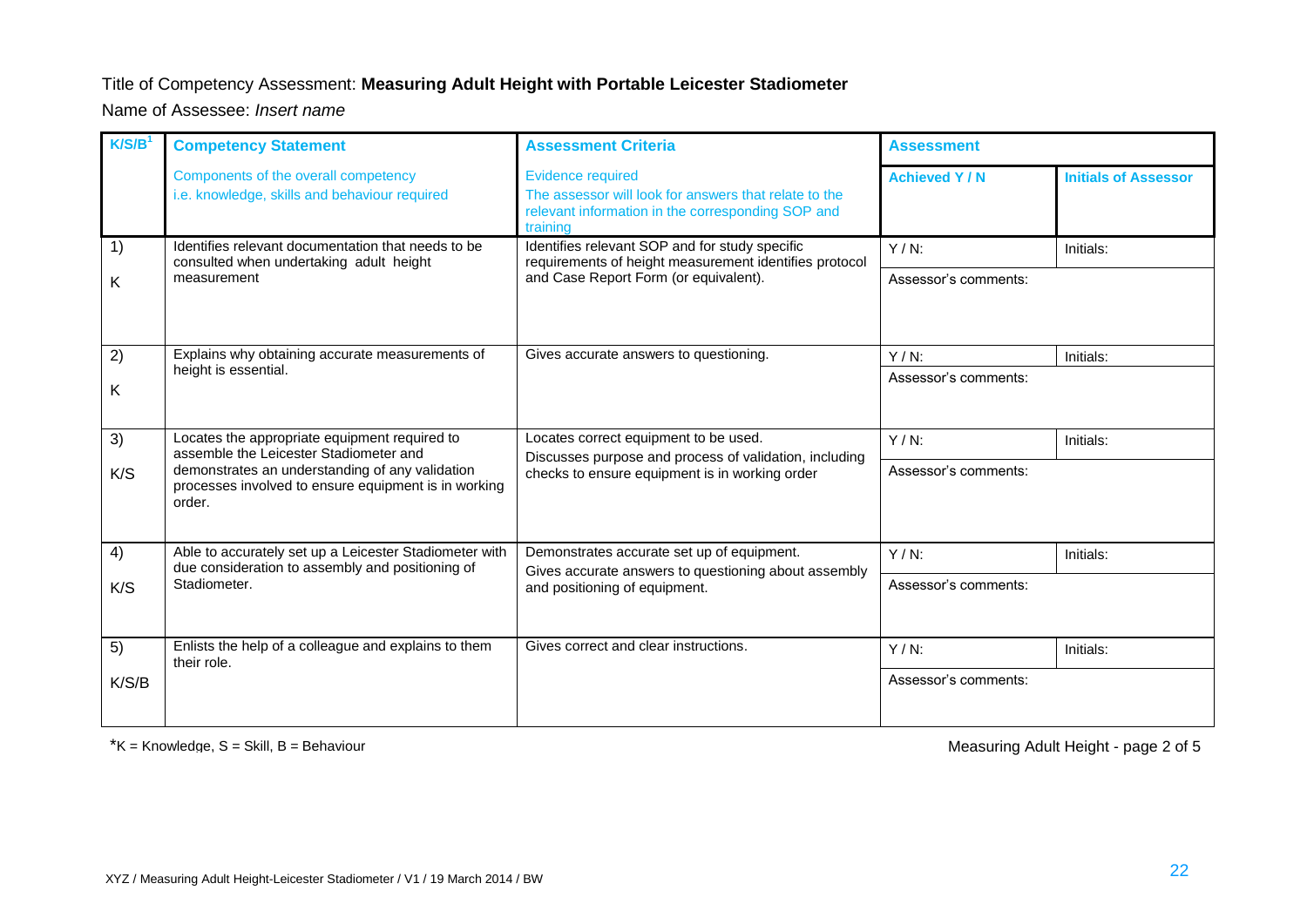### Title of Competency Assessment: **Measuring Adult Height with Portable Leicester Stadiometer**

Name of Assessee: *Insert name*

| K/S/B <sup>1</sup> | <b>Competency Statement</b>                                                                                                                         | <b>Assessment Criteria</b>                                                                                                                         | <b>Assessment</b>               |                             |
|--------------------|-----------------------------------------------------------------------------------------------------------------------------------------------------|----------------------------------------------------------------------------------------------------------------------------------------------------|---------------------------------|-----------------------------|
|                    | Components of the overall competency<br>i.e. knowledge, skills and behaviour required                                                               | <b>Evidence required</b><br>The assessor will look for answers that relate to the<br>relevant information in the corresponding SOP and<br>training | <b>Achieved Y/N</b>             | <b>Initials of Assessor</b> |
| 6)                 | Knows what the participant will be required to do and<br>is aware of rationale for it.                                                              | Correct and clear instructions given to participant.                                                                                               | $Y/N$ :<br>Assessor's comments: | Initials:                   |
| K/S/B              | Explains clearly to the participant what they will be<br>required to do and supports if necessary.                                                  | Provides correct rationale to assessor why these<br>instructions are given.                                                                        |                                 |                             |
| 7)                 | Checks that the participant<br>has taken off heavy outer clothing, shoes and (if                                                                    | Has demonstrated these checks to the assessor.                                                                                                     | $Y/N$ :                         | Initials:                   |
| В                  | required) has rolled up their trousers<br>stands in correct position                                                                                |                                                                                                                                                    | Assessor's comments:            |                             |
|                    | Ensures the participant to places her/his head in the<br>correct position and to maintains this hold throughout<br>the duration of the measurements |                                                                                                                                                    |                                 |                             |
| 8)                 | Knows significance of correct head position and can<br>explain what it is.                                                                          | Correctly names head position and explains what it<br>involves and why it is used.                                                                 | $Y/N$ :                         | Initials:                   |
| Κ                  |                                                                                                                                                     |                                                                                                                                                    | Assessor's comments:            |                             |
| 9)                 | Explains what they would do if they needed to<br>measure someone:                                                                                   | Gives correct explanations.                                                                                                                        | $Y/N$ :                         | Initials:                   |
| ĸ.                 | a. with braids or dreadlocks<br>b. wearing a turban<br>wearing a headdress<br>C.                                                                    |                                                                                                                                                    | Assessor's comments:            |                             |
| 10)                | Obtains correct number of measurements required<br>(depending on protocol/procedure)                                                                | Demonstrates this to the assessor.                                                                                                                 | $Y/N$ :                         | Initials:                   |
| K/S/B              |                                                                                                                                                     |                                                                                                                                                    | Assessor's comments:            |                             |

\*K = Knowledge, S = Skill, B = Behaviour Measuring Adult Height - page 3 of 5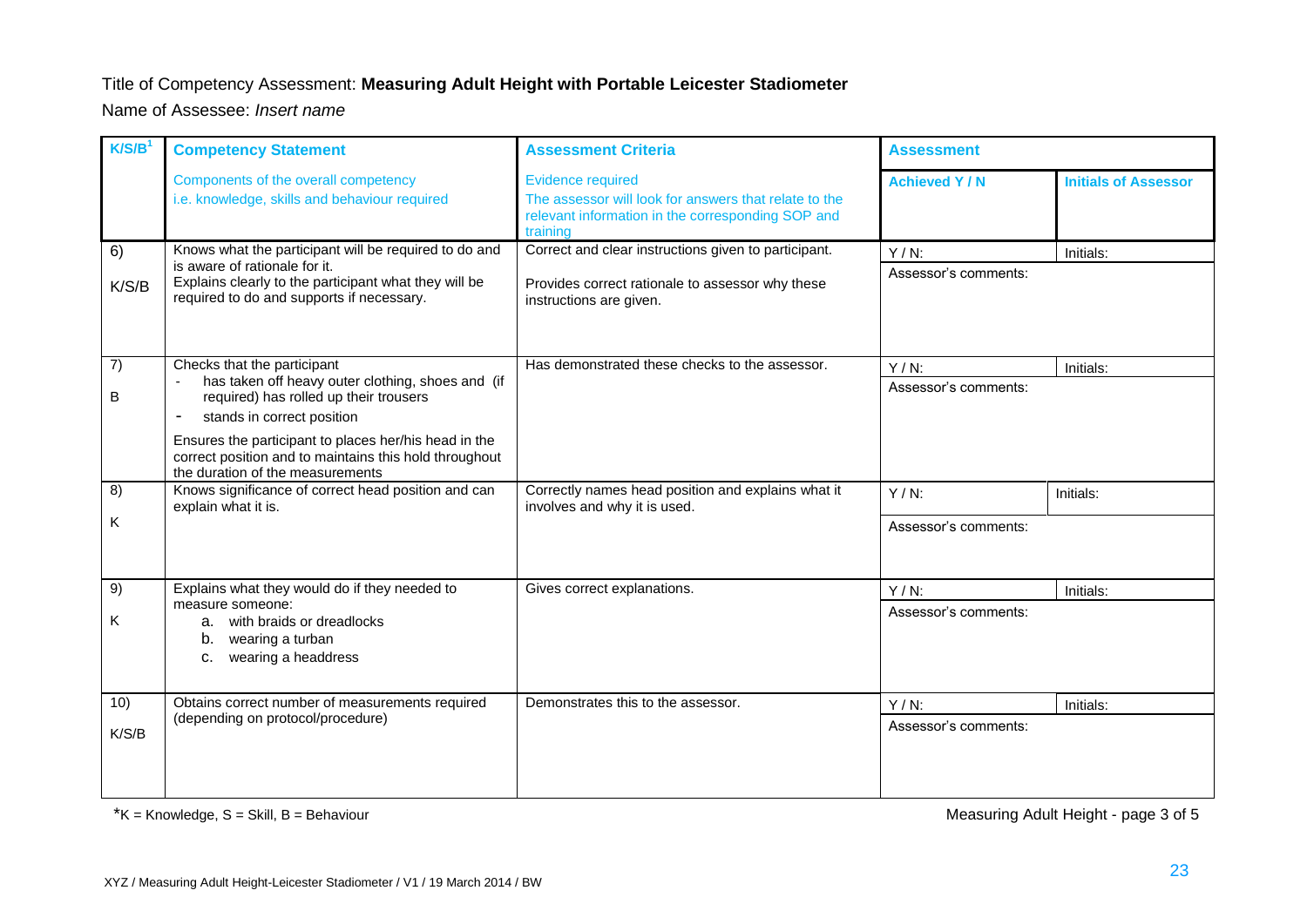#### Title of Competency Assessment: **Measuring Adult Height with Portable Leicester Stadiometer**

Name of Assessee: *Insert name*

| K/S/B <sup>1</sup> | <b>Competency Statement</b>                                                                                              | <b>Assessment Criteria</b>                                                                                                                   | <b>Assessment</b>               |                             |
|--------------------|--------------------------------------------------------------------------------------------------------------------------|----------------------------------------------------------------------------------------------------------------------------------------------|---------------------------------|-----------------------------|
|                    | Components of the overall competency<br>i.e. knowledge, skills and behaviour required                                    | Evidence required.<br>The assessor will look for answers that relate to<br>the relevant information in the corresponding SOP<br>and training | <b>Achieved Y/N</b>             | <b>Initials of Assessor</b> |
| 11)<br>K/S         | Instructs the participant to step off the stadiometer<br>between each measurement                                        | Demonstrates this to the assessor                                                                                                            | $Y/N$ :<br>Assessor's comments: | Initials:                   |
| 12)<br>K/S         | Explains why multiple measures are made and states<br>which values are recorded                                          | Correct answer to questioning                                                                                                                | $Y/N$ :<br>Assessor's comments: | Initials:                   |
| 13)<br>K/B         | Knows within how many millimetres the<br>measurements should fall and documents the correct<br>number of decimal spaces. | Correct answer to questioning.<br>Documents the measurement(s) correctly.                                                                    | Y/N                             | Initials:                   |
| 14)<br>Κ           | Knows how to ensure consistency in the results from<br>repeated measurements on the same individuals over<br>time.       | Correct answer to questioning.                                                                                                               | $Y/N$ :<br>Assessor's comments: | Initials:                   |

\*K = Knowledge, S = Skill, B = Behaviour Measuring Adult Height - page 4 of 5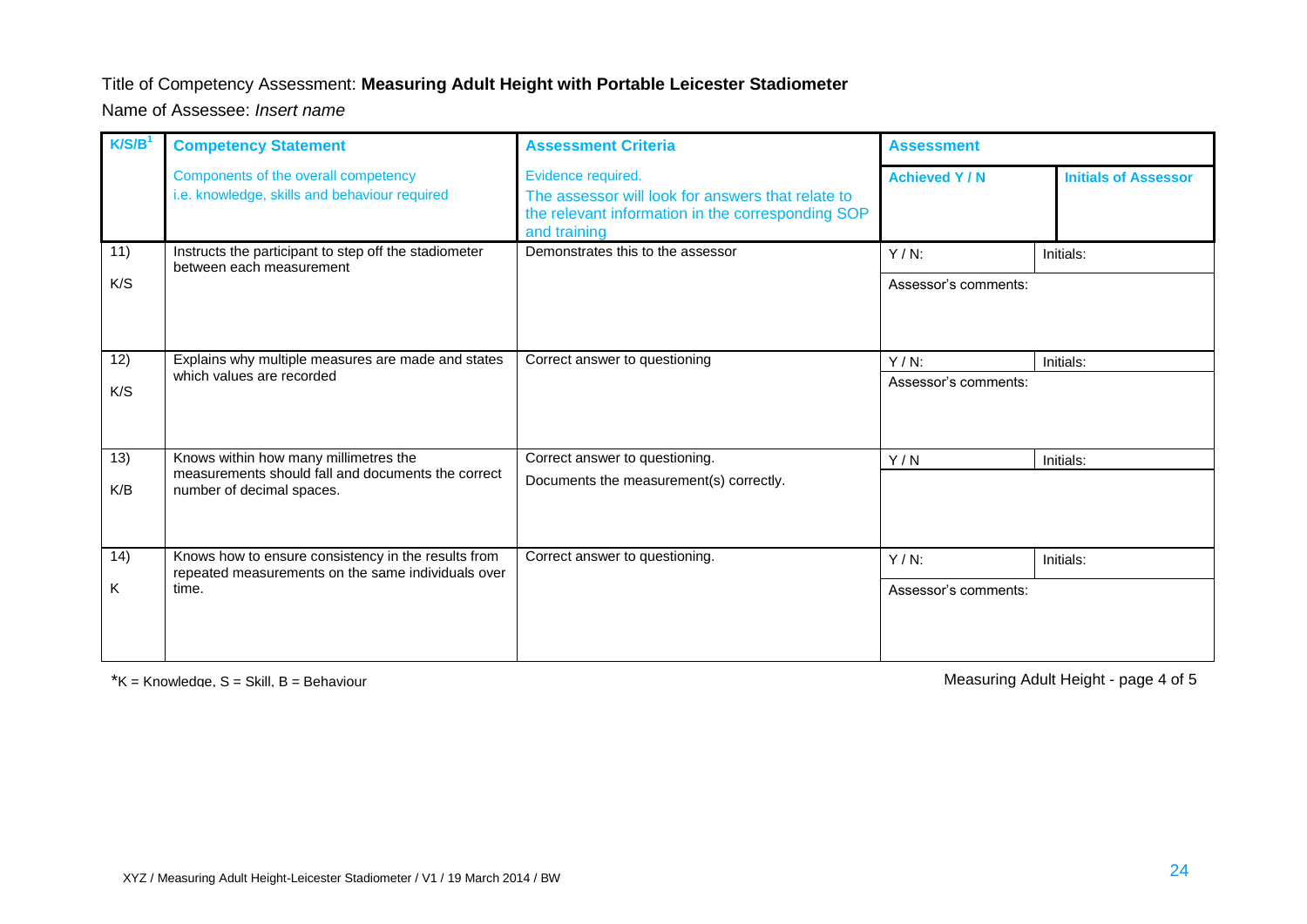## *Measuring Adult Height with Portable Leicester Stadiometer*

| <b>Assessor Statement</b>                                                                                                                                                                                                                               |            |                                                                                                                                                                                       |  |
|---------------------------------------------------------------------------------------------------------------------------------------------------------------------------------------------------------------------------------------------------------|------------|---------------------------------------------------------------------------------------------------------------------------------------------------------------------------------------|--|
| Date of Competency Assessment:                                                                                                                                                                                                                          |            | Attempt Number:                                                                                                                                                                       |  |
| Have all the components of the competency assessment been achieved: Yes / No (delete as appropriate)                                                                                                                                                    |            |                                                                                                                                                                                       |  |
| competency:                                                                                                                                                                                                                                             |            | The assessee named below has been assessed as having / not having (delete as appropriate) the appropriate knowledge, skills & behaviours for the above                                |  |
| <b>Assessor Name:</b>                                                                                                                                                                                                                                   | Comments:* |                                                                                                                                                                                       |  |
|                                                                                                                                                                                                                                                         |            |                                                                                                                                                                                       |  |
| Designation:                                                                                                                                                                                                                                            | Signature: | Date:                                                                                                                                                                                 |  |
| review with line manager as appropriate.                                                                                                                                                                                                                |            | *Where further assessments are required, please specify and consider giving time frame. Where multiple assessments have been attempted and competency has not been achieved, consider |  |
|                                                                                                                                                                                                                                                         |            |                                                                                                                                                                                       |  |
|                                                                                                                                                                                                                                                         |            | <b>Assessee Statement</b>                                                                                                                                                             |  |
| I agree with the outcome of the competency assessment and where competency has been achieved, I accept responsibility for being competent to undertake<br>the task/s detailed above and for my ongoing maintenance of knowledge, skills and behaviours: |            |                                                                                                                                                                                       |  |
| Assessee Name:                                                                                                                                                                                                                                          | Comments:  |                                                                                                                                                                                       |  |
|                                                                                                                                                                                                                                                         |            |                                                                                                                                                                                       |  |
|                                                                                                                                                                                                                                                         |            |                                                                                                                                                                                       |  |
| Designation:                                                                                                                                                                                                                                            | Signature: | Date:                                                                                                                                                                                 |  |
|                                                                                                                                                                                                                                                         |            |                                                                                                                                                                                       |  |
| Reassessment period: every two years                                                                                                                                                                                                                    |            | Reassessment date for the candidate:                                                                                                                                                  |  |

Measuring Adult Height - page 5 of 5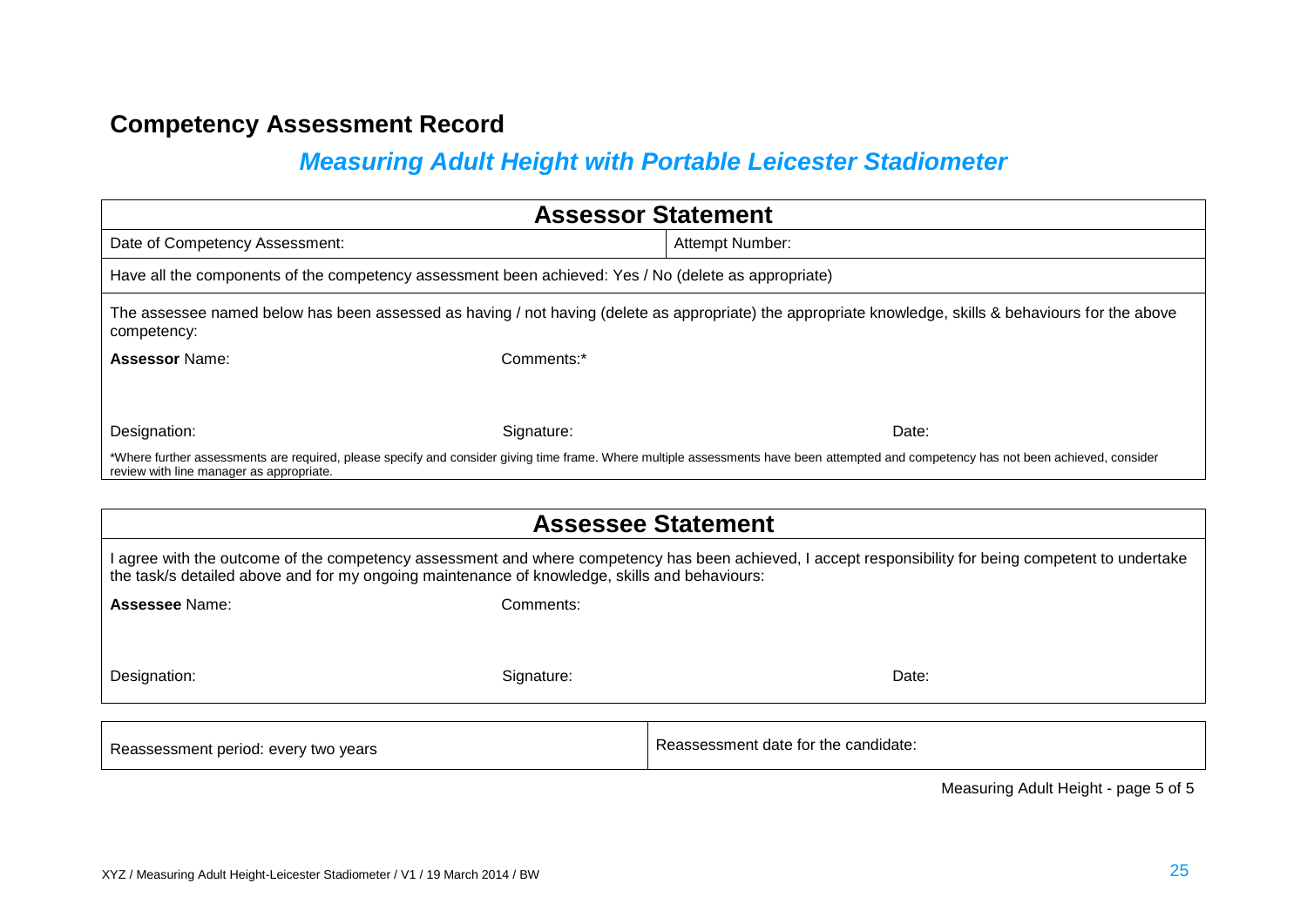### **Guidance Notes for Populating and Using the Competency Assessment Templates**

### **Populating page 1 (the front page) of the template**

Explanations are given for the lines in the template as they appear on page 1 of the template

**Insert Hospital Name / Logo** - to be added if required

*Insert title of competency here -* keep the title short (e.g. *the use of dry ice*)

**Staff Group(s)** - state which staff group(s) the competency applies to

**Version Number & Date** - of the populated CAT which should be on or after the date of the expert authorisation signature below

**Review Date** - it is recommended that the populated assessment document is reviewed at least every 2 years or when there is a change in practice or a change in the related SOP – whichever is earlier (see also page 3)

**Related to SOP** - if your organisation has a Standard Operating Procedure (SOP) relating to the competency in question, insert the title, version number and date of the related SOP(s)

**Author of template** - this may be the *expert* or another member of staff

**Expert Authorisation** - the *expert* confirming the accuracy of the populated template

**Name of Assessee** - this remains blank until the populated template is used for assessement

**Number of achieved competency assessments required in order to be signed off as competent** - Enter required number. This is only relevant for the form that is designed for Multiple Assessment

**Assessment** – if you are using the Multiple Assessment form, add the required number of assessments columns to the template i.e. the number of successful competency assessments required prior to sign off as in the box above

**Single Assessment Template** - has just one assessor. If competency is not achieved on the first attempt, a second form should be completed on subsequent assessment

**Multiple Assessment Template** - has more than one assessment. More than one assessor may be involved in the overall process. Each assessor should complete the box as per the assessment number

**Footer** – e.g. the electronic location of the document or Name of Organisation/ Title of Competency/ Version Number/ Version Date

### **Populating page 2 (the Competency Statement and Assessment page) of the template**

**Title of Competency Assessment:** *Insert title* – identical to the title on the front page

**Name of Assessee:** *Insert name* – remains blank until the populated template is used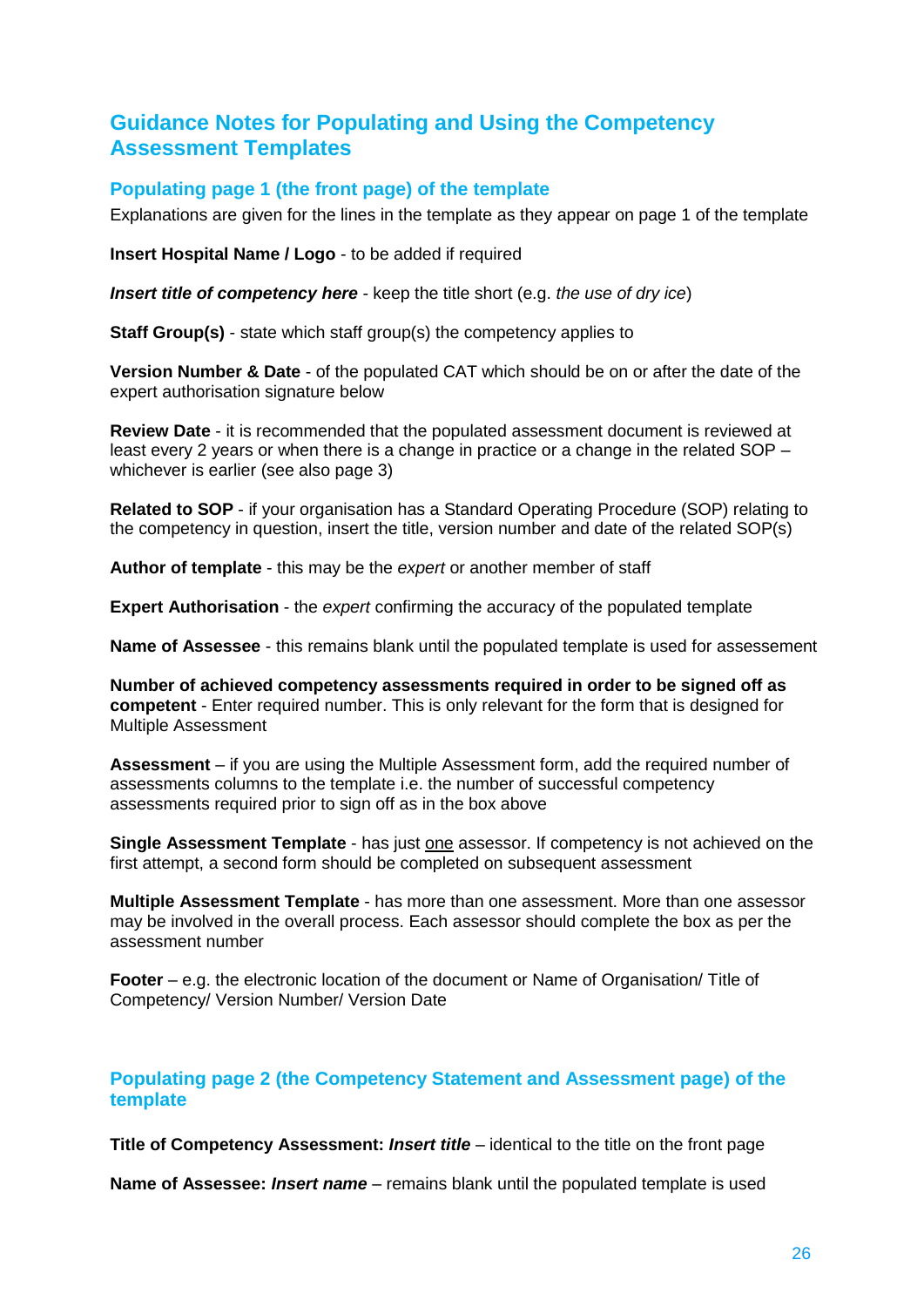**K/S/B** – when populating the template, identify if each component is K-knowledge, S-skills or B-behaviour or a combination

**Competency Statement** – the overall task needs to be "cut into bite-sized chunks" of logical component parts of the overall competency. These "chunks" are referred to as "competency statements" in the professional literature

A useful way of completing this is to ask yourself, if you were to declare a member of staff as competent in performing a particular (clinical) task, what knowledge, skill and behaviour has to be in place? Examples are provided on pages 17-20 & 21-25

#### **NB: the number of Competency Statements required will vary from task to task. Depending on the number and size of the Competency Statements you will need to add further template pages as required.**

Ideally components stated in the related SOP(s) will correlate with the individual "chunks" which will be listed as a set of competency statements

**Assessment Criteria** – details the evidence required for the assessor to be satisfied that the assessee is competent in each component e.g. GCP certificate, practical demonstration of skill or explanations given. Evidence may need to be elicited by giving a hypothetical scenario

**Assessment, Achieved Y / N, Initials of Assessor and Assessors comments** – these boxes remain blank until the populated template is used. Assessor to delete Yes / No as appropriate & insert initials. Assessor comments may be added e.g. what went well, problems encountered, how these were solved

#### **Populating the last page of the template (the Competency Assessment Record page) when using the Single Assessment form:**

**Competency Assessment Record** *Insert title here* - identical to the title on the front page

**Assessor Statement** *–* remains blank until the populated template is used

**Date of Competency Assessment** – enter date following the assessment

**Attempt Number** – enter attempt number following the assessment

**Have all the components of the competency assessment been achieved: Yes/ No –** delete Yes/ No as appropriate

**The assessee named below has been assessed as having/ not having** – delete having/not having as appropriate

**Assessor Name** – remains blank until the populated template is used. When the form is being used for an assessment then this box will be completed by person carrying out the assessment

**Comments** – include comments and time frame for further assessment attempts if unsuccessful

**Assessee Statement** – remains blank until the populated template is used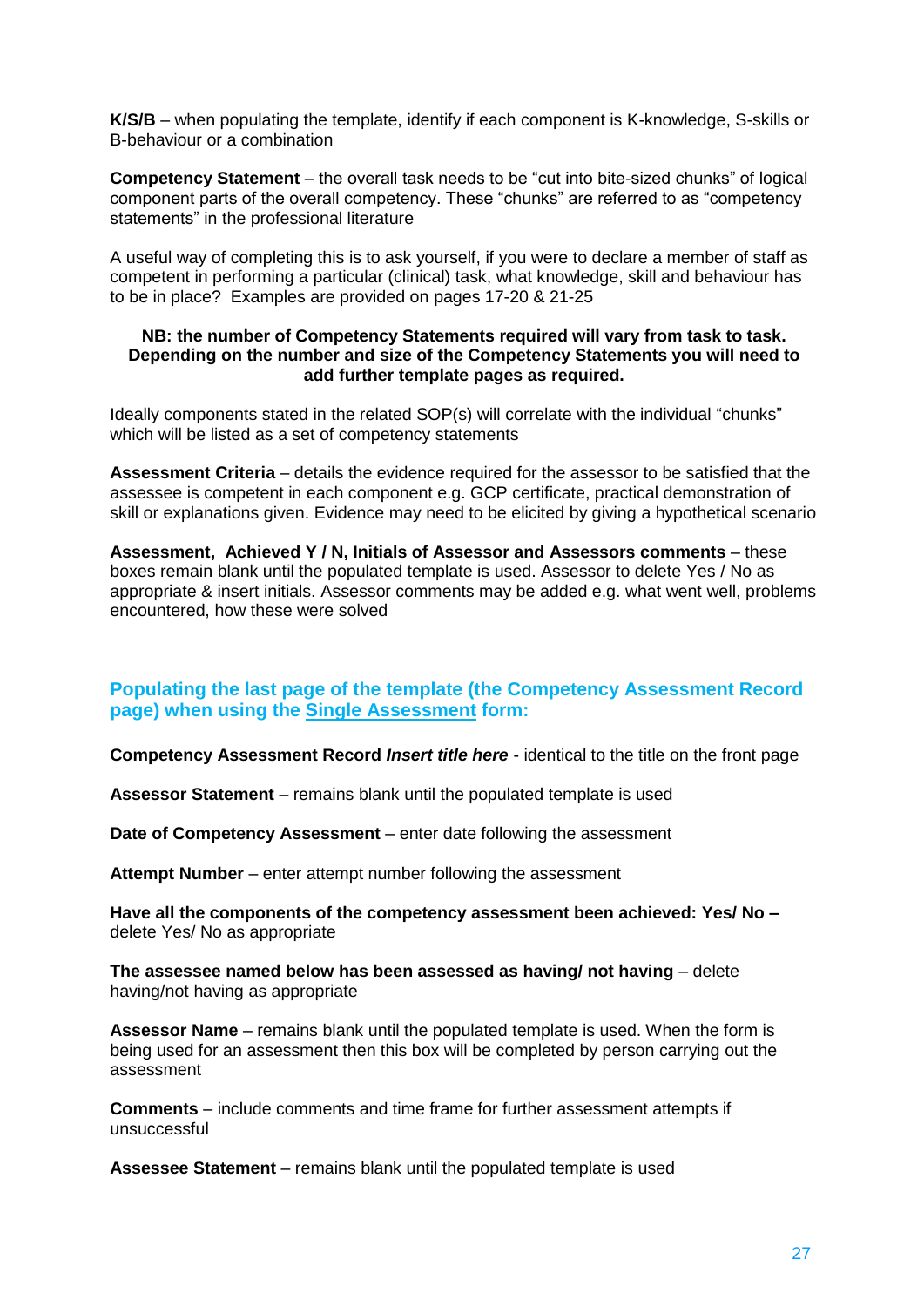**Assessee Name** – remains blank until the populated template is used. When the form is being used for an assessment then this box will be completed by the assessee in agreement with the 'assessee statement'

**Comments** – comments may be added

**Reassessment period** – enter timeframe as appropriate to the task, e.g. every 2 years

**Reassessment date** (for the candidate) – complete following successful competency

*If competency isn't achieved on the first attempt, further copies of the Competency Statement & Assessment page(s) and Competency Assessment Record page must be completed on each subsequent attempt and attached to the initial documentation.*

### **Instructions for populating the pages that contain the Competency Assessment Record on the Multiple Assessment form only:**

*Add the required number of assessments when populating the template. Complete assessor and assessee sections following each assessment (same as for Single Assessment – see above). Following achievement of the required number of successful assessments, the final sign off page will be completed by both the final assessor and assessee*.

**Assessor Statement – final sign off** - remains blank until the required number of assessments are achieved

**All the components of the competency assessment have been achieved on** *(insert number here)* **occasions** – final assessor inserts the number (matching that on page 1)

**Assessor Name** – to be completed following final assessment with comments as appropriate

**Assessee Statement – final sign off** – remains blank until the required number of assessments are achieved

**Assessee Name** - assessee to complete in agreement with the assessee statement. Comments may be added

**Reassessment period** – enter timeframe as appropriate to the task e.g. every 2 years

**Reassessment date** (for the candidate) – completed following successful competency

If the assessee needs to complete more than three assessments, further copies of the Competency Statement and Assessment page(s) and Competency Assessment Record page must be completed on each subsequent attempt and attached to the initial documentation

Following sign off as competent, records of competency assessment and copies of completed CATs must be held as per local decision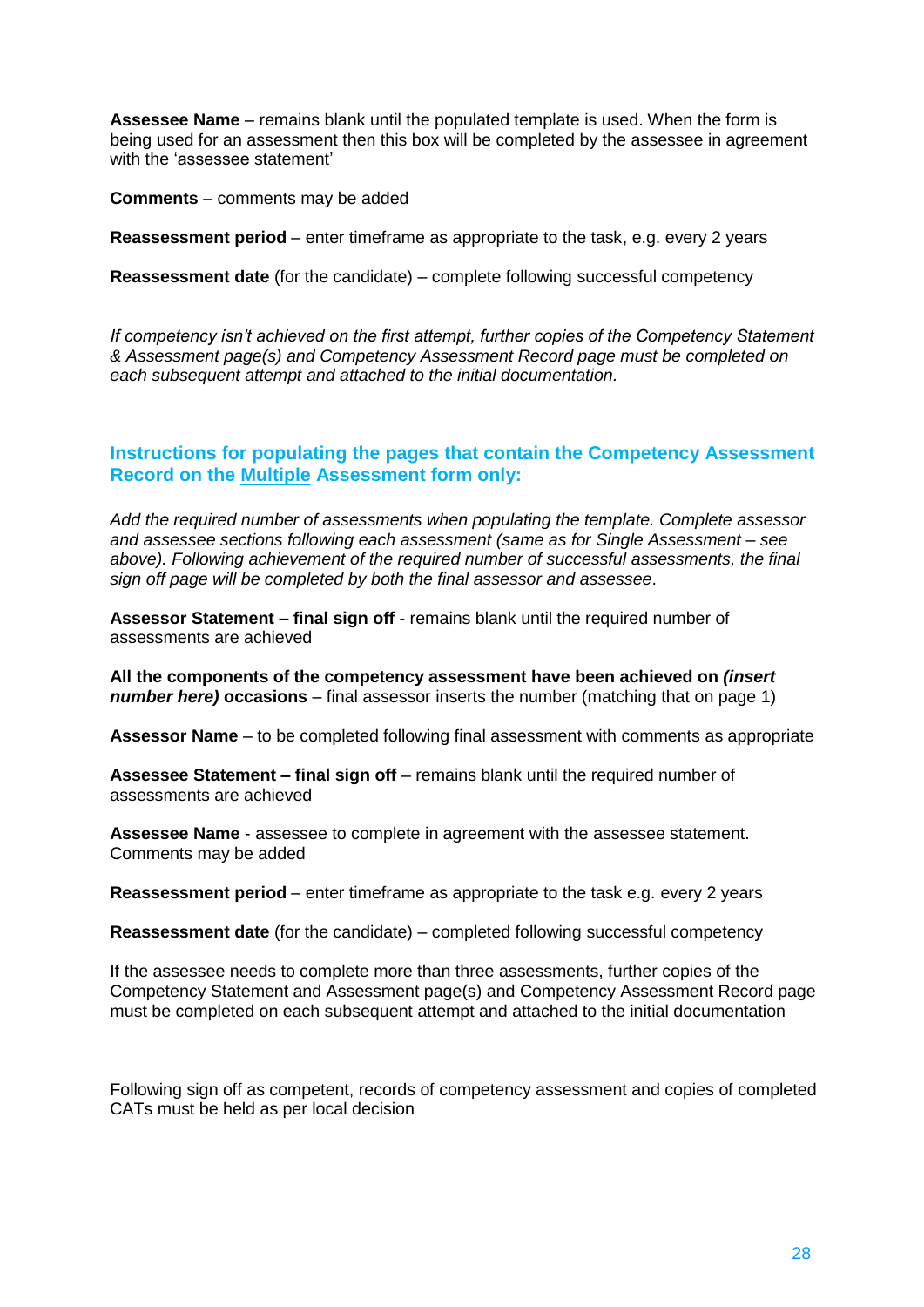# **References**

- Amare G (2012) Reviewing the Values of a Standard Operating Procedure, *Ethiop J Health Sci* Vol 22 No 3, 205 – 8
- Canadian Society of Respiratory Therapists (2011) Competency Evaluation Templates 2011 Respiratory Therapy National Competency Profile <http://www.csrt.com/en/education/pdf/Templates-NCP.pdf>(last accessed 24 June 2014)
- Competency Working Group (2011) Competency Framework for Clinical Research Nurses: A tool to promote patient safety and quality data (Online) Available at: http://www.rcn.org.uk/ data/assets/pdf file/0019/201466/Research Nurse Compete ncy\_Framework - Version 2 - Full - Oct 2011.pdf (last accessed 22 June 2014)
- Epstein RM, Hundert EM (2002) Defining and assessing professional competence, *JAMA* Vol 287 No 2, 226-235
- ICH GCP (Online) Available at:<http://ichgcp.net/> (last accessed 22 June 2014)
- Miller GE (1990) The assessment of clinical skill/competence/performance, *Academic Medicine (supplement)* 65, S63-67
- Education Framework Cancer Nursing (EDCAN) (2008) Competency assessment in nursing – A summary of literature published since 2000
- The University of North Carolina at Chapel Hill, Office of Human Resources (2012) SPA performance management & competency assessment form *<http://hr.unc.edu/form-finder/performance-management-forms/>* (last accessed 25 June 2014)
- NHS Health Education North West (Dec 2013) ST4 Psychiatry Specialities National Recruitment Aug 2014 Intake - Certificate C core competence equivalence report [https://www.nwpgmd.nhs.uk/national\\_ST4\\_Psychiatry\\_Recruitment\\_certificate\\_c](https://www.nwpgmd.nhs.uk/national_ST4_Psychiatry_Recruitment_certificate_c) (last accessed 24 June 2014)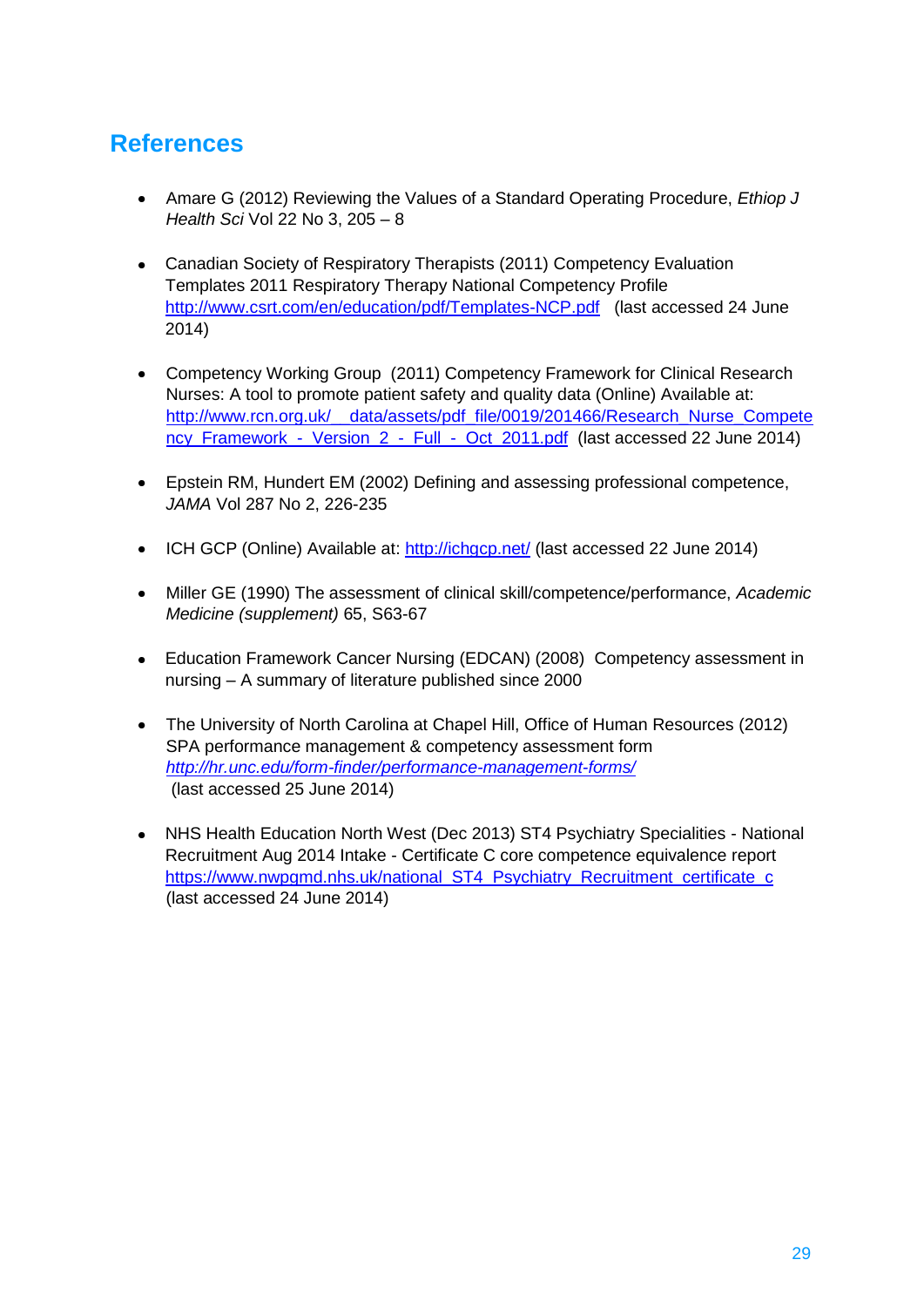### **Members of the UKCRF Network Competency Assessment Template Project Group - Version 1 – July 2014**

**Kornelia Hathaway** – chair of project group Education & Training Manager NIHR/Wellcome Trust Clinical Research Facility Cambridge

#### **Susan Caddy**

Education Lead NIHR/Wellcome Trust Clinical Research Facility **Southampton** 

#### **Wendy Harman**

Senior Research Nurse Clinical Investigation & Research Unit (CIRU) Royal Sussex County Hospital **Brighton** 

#### **Janet Johnstone**

Education & Training Officer Glasgow Clinical Research Facility Glasgow

#### **Danielle Wilson Marlow**

WTCRF Education Coordinator & MSc in Clinical Trials Programme Administrator Wellcome Trust Clinical Research Facility Western General Hospital Edinburgh